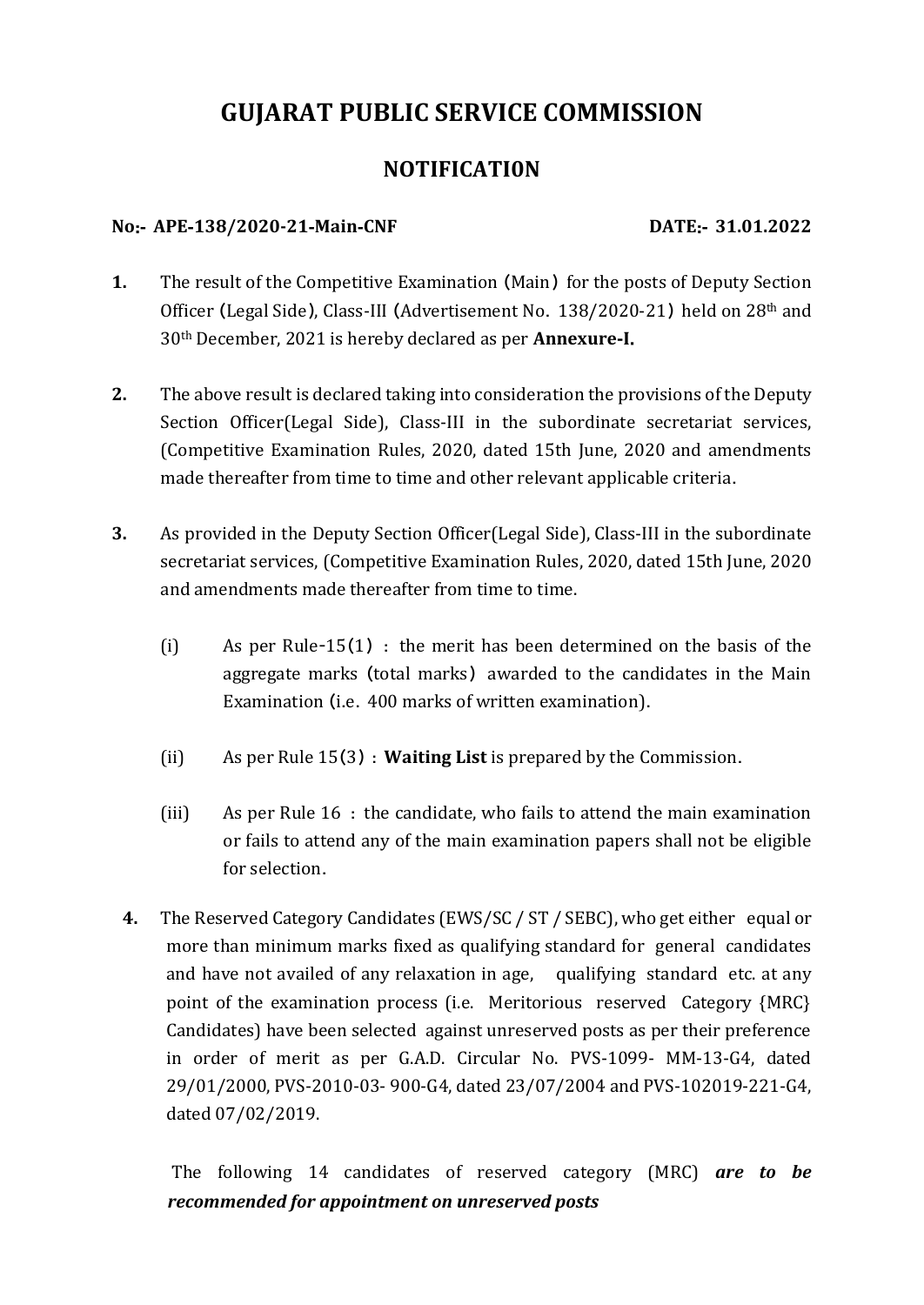- 1. The EWS candidates at Merit Nos.7,10,11 = Total -3.
- 2. The EWS Female candidates at Merit Nos. 23 = Total -1.
- 3. The SEBC candidates at Merit Nos. 1,4,5,8= Total -4.
- 4. The SEBC Female candidates at Merit Nos. 19,25 = Total -2.
- 5. The S.C. candidates at Merit Nos. 2,6,12 = Total -3.
- 6. The S.C. Female candidates at Merit Nos.26 = Total -1.
- **5**. The Reserved Category candidates, who have though attained the merit standard of the General category, however, they are selected against the posts of their respective categories as they have availed the benefit of relaxation in age/ Cut-Off Marks in P.T. or Main Written Examination as per Government circular, G.A.D. Circular No. PVS-1099-MM-13-G4, dated 29/01/2000, PVS-2010-03-900-G4, dated 23/07/2004 and PVS-102019-221-G4, dated 07/02/2019.
	- (i) The EWS Category candidate at Merit No. 03 is to be recommended for appointment against the post reserved for EWS category, as he has availed the benefit of relaxation in age.
	- (ii) The SC Category candidate at Merit No. 14, is to be recommended for appointment against the post reserved for SC category, as she has availed the benefit of relaxation in age.
	- **6** With regard to women reservation as provided for in the G.A.D. Notification No. GS/97- 13-CRR/1096/2213/G-2, dated 09/04/1997, G.A.D. Circular No. CRR/1096/ 2213/ G-2, dated 22/05/1997, G.A.D. Notification No. GS/2012/12/CRR/1096/2213/G-2, dated 14/06/2012, GS/2014/37/CRR/ 1096/2213/G-2 (Part-I), dated 11/11/2014 and GS/2019/16/CRR/1096/ 2213/G-2 (Part-I), dated 10/06/2019, 10 women candidates (General-05, EWS-01, SEBC-02, S.C.-01 and S.T.-01) are required to be selected. As against this, 10 women candidates (General-05, EWS-01, SEBC-02, S.C.-01 and S.T.-01) have been selected.
	- **7** (A) For Selection to the reserved posts for Disabled candidates the cut-off Marks of the last meritorious candidate in the select list has been considered as per the Commission's Office Order Dated 22-09-2021. All such candidates are accommodated against the reserved posts for disabled category, in their respective categories. Applicable disability Level & Type of disability for the post as provided in the Recruitment Advertisement is referred while considering a post for PD Candidates.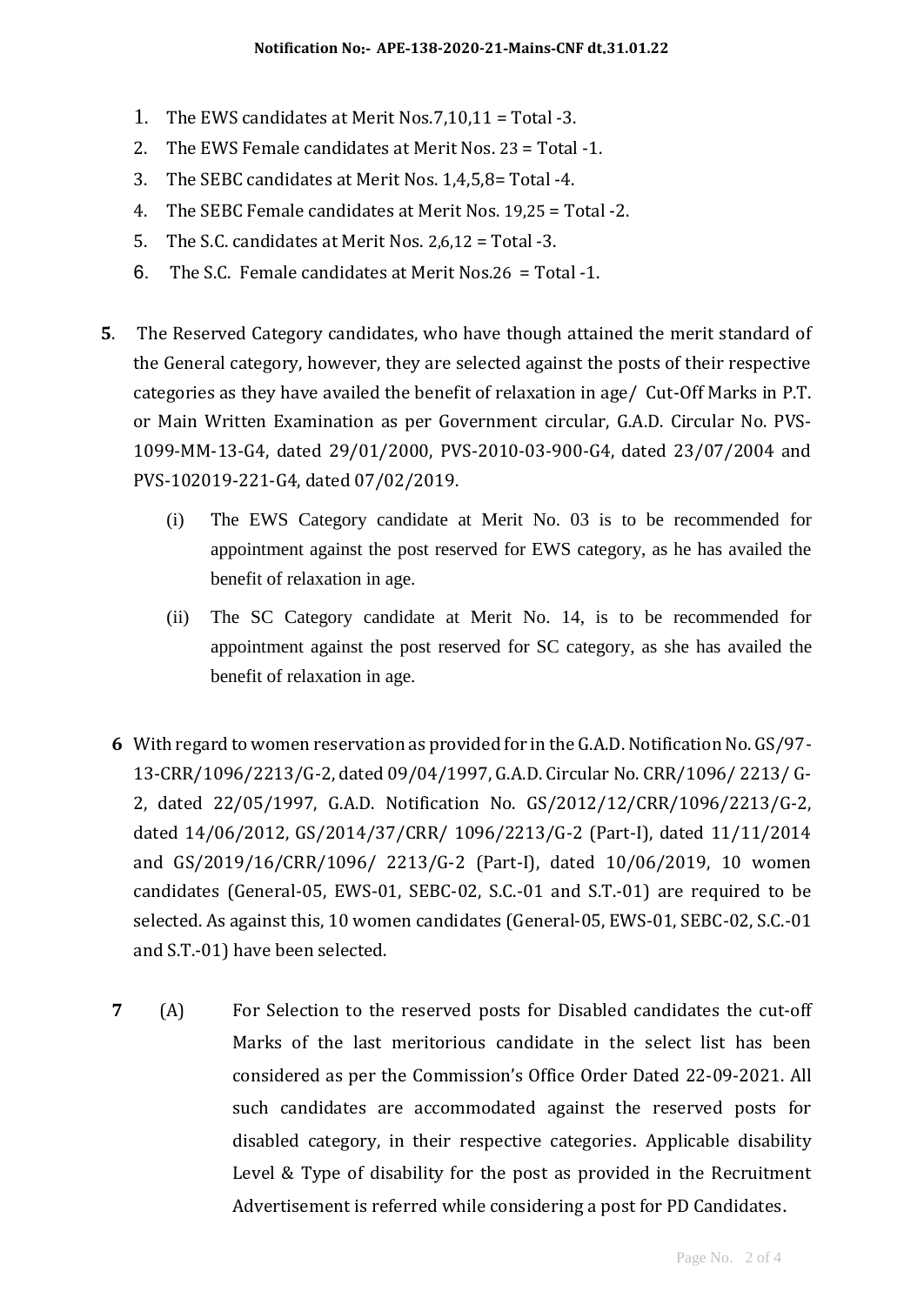- (B) 03 posts are reserved for Ex-Serviceman. No Ex-Serviceman candidate was available for selection.
- (C) In case of equal marks, the merit was assigned taking into consideration the date of birth (i.e. preference is given to the elder).
- (D) The result is prepared following the ratio laid down by the following Judgements of the Hon'ble Supreme Court:
	- (i) Rajesh Kumar Daria V/s. Rajasthan Public Service Commission, Civil Appeal Nos. 3132 of 2007, 3773 of 2007 decided on 18-07-2007.
	- (ii) Public Service Commission, Uttaranchal V/s. Mamta Bist & Others, Civil Appeal Nos. 5987 of 2007, with Civil Appeal No.5982 of 2007 decided on 03-06-2010.
- **8**. The following details are relevant in respect of certain candidates who are treated as ineligible for the examination for one reason or the other, the brief details of which are given below:‐
	- (i) All the candidates who had applied online for the Preliminary Examination were allowed to appear for the Preliminary Examination without any scrutiny of the details given in the online applications. The candidates who were declared successful in the Preliminary Examination provisionally and allowed to appear for the Main Examination were asked to upload the application forms for the Main Examination along‐with all the requisite / stipulated documents / certificates. Such candidates were allowed to appear at the Main Examination subject to the verification of the documents / certificates uploaded by them along‐with the application forms for the Main Examination.
	- (ii) The candidates who have shown the details of sports in the online application and not submitted sports certificate / sports details in the prescribed format or in order were treated as candidates without sports.

## **Note :**

1. The mere success in the examination shall not confer any right to appointment and no candidate shall be appointed to the post unless the Government is satisfied, after such inquiries as may be considered necessary that the candidate is suitable in all respect for appointment to the post.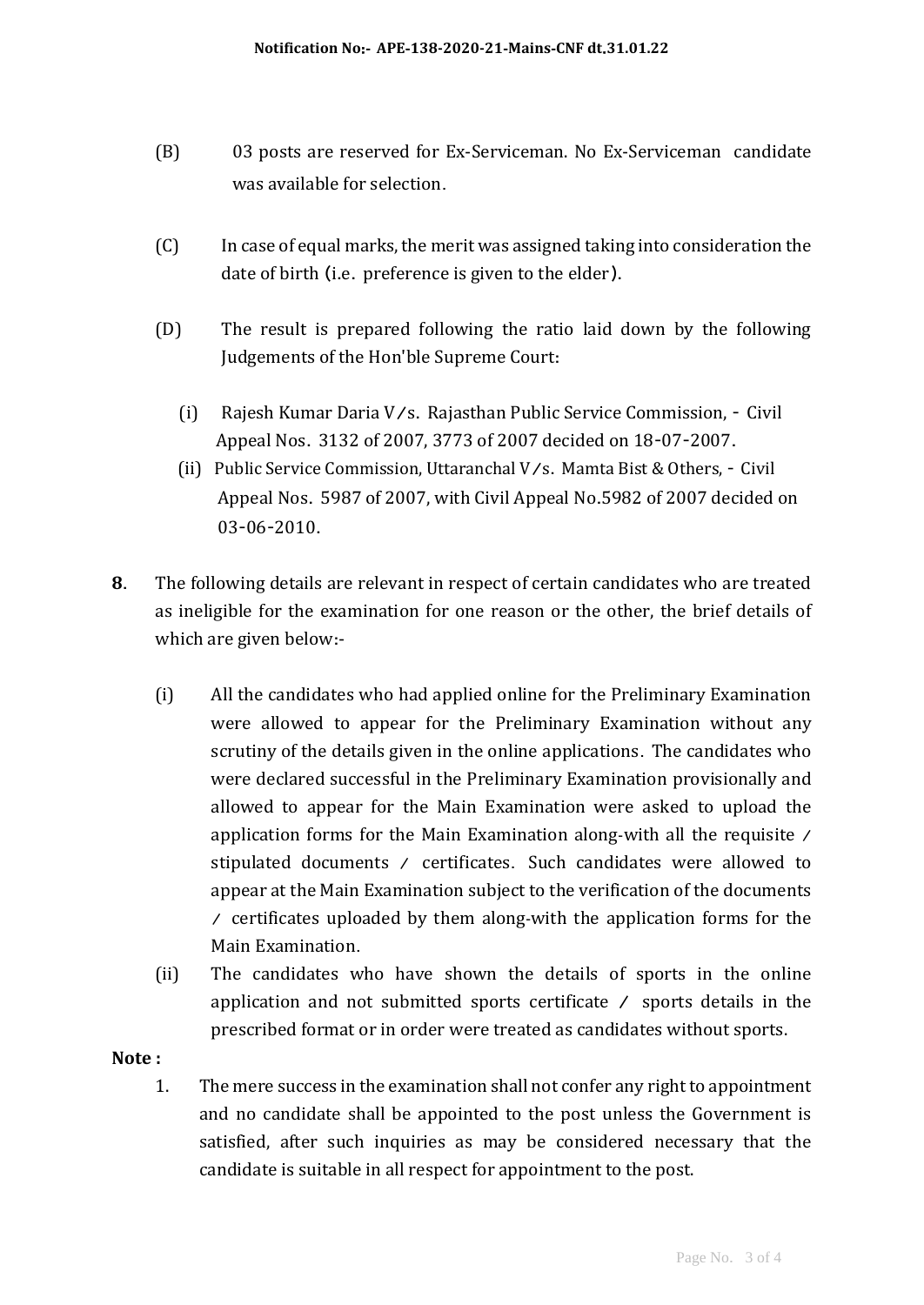- 2. The above result is subject to revision after rechecking of marks of those candidates who apply for the same.
- 3. Candidates appeared in the Main Written Examination and desire for **rechecking of marks**, are requested to send their application along with requisite information and fees as mentioned in the Advertisement for rechecking of marks **within 30 days from the date of declaration of this result** as per the Rule 18(1) of the Deputy Section Officer(Legal Side), Class-III in the subordinate secretariat services, (Competitive Examination Rules, 2020, dated 15th June, 2020 and amendments made thereafter from time to time.
- 4. Candidates appeared in the Main Written Examination and desire to receive **Mark-sheet of Main Examination**, are requested to send their application along with requisite information and fees as mentioned in the Advertisement **within 15 days from the date of declaration of this result** as per the Rule 18(2) of the said rule.
- 5. **Applications received beyond the above time limit shall be not considered.**
- 6. Candidates are advised to visit Commission's website **https://gpscojas.gujarat.gov.in** for further instructions and guidelines.
- 7. The result is also available on Commission's website from [https://gpsc.gujarat.gov.in,](https://gpsc.gujarat.gov.in/) **[https://gpsc-ojas.gujarat.gov.in,](https://gpsc-ojas.gujarat.gov.in/) GPSC mobile application: GPSC (Official)** and on **Twitter: @GPSC\_OFFICIAL**

(Lalit Suthar) Place:- GANDHINAGAR Joint Secretary Date:‐ 31-01-2022 Gujarat Public Service Commission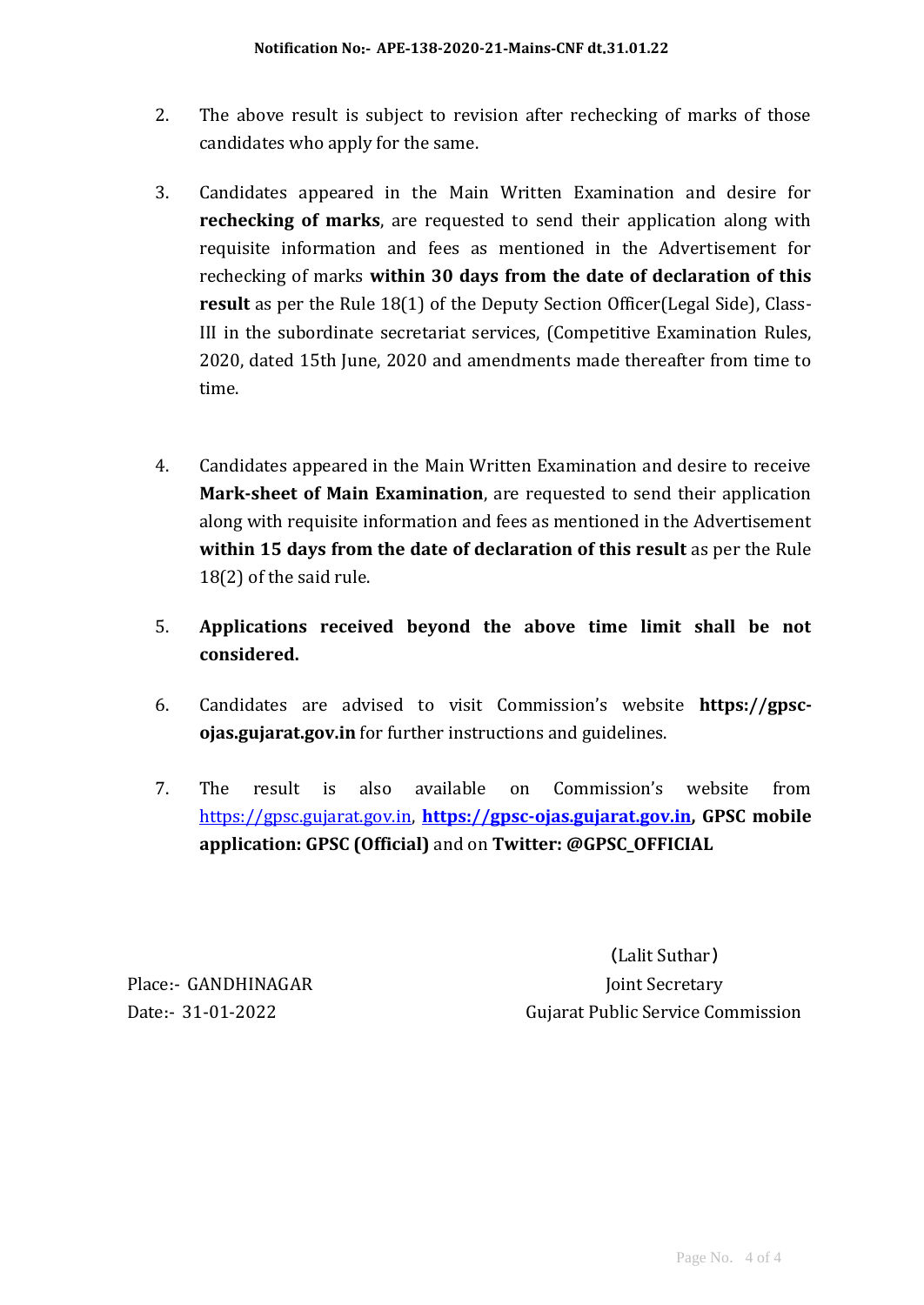# **Annexure-I (Part-I) Notification No. APE-138/2020-21-Main-CNF Name of Post: Deputy Section Officer (Legal) Class-III, Advt. No.138/2020-21**

**Part-I : List of Successful Candidates for recommendation to the Government for appointment**

|                   | <b>Cut-Off Marks:-</b> |
|-------------------|------------------------|
| 1) General        | 195.25 Marks           |
| 2) General Female | 179.50 Marks           |
| 3) EWS            | 187.25 Marks           |
| 4) EWS Female     | 173.75 Marks           |
| 5) SEBC           | 189.75 Marks           |
| 6) SEBC Female    | 175.50 Marks           |
| 7) S.C.           | 186.50 Marks           |
| 8) S.C. Female    | 193.50 Marks           |
| 9) S.T.           | 155.00 Marks           |
| 10) S.T. Female   | 164.50 Marks           |
| 11) Disabled      | 173.75 Marks           |

(1) For Selection to the reserved posts for Disabled candidates the cut-off Marks of the last meritorious candidate in the select list has been considered as per the Commission's Office Order Dated 22-09-2021.

| Merit<br>No.          | <b>Roll No</b> | <b>Candidate Name</b>                      | <b>Birth Date</b> | <b>Gender Category</b> | <b>Status</b><br>(PD/Spor<br>$ts/Ex$ -<br>Ser./Wid<br>(ow | Aggregate<br><b>Marks</b><br>0f<br><b>4 Papers</b><br>(A) | Sports/Wid<br>0W<br>Grace<br><b>Marks</b><br>(B) | <b>Final Total</b><br><b>Marks of</b><br>Main<br>(Written)<br>Exam<br>$(A + B)$ | <b>Treated</b><br>As |
|-----------------------|----------------|--------------------------------------------|-------------------|------------------------|-----------------------------------------------------------|-----------------------------------------------------------|--------------------------------------------------|---------------------------------------------------------------------------------|----------------------|
|                       |                | 101003610 Mr. PARTHKUMAR DHARAMBHAI DESAI  | 23-08-1990        | <b>SEBC</b>            |                                                           | 217.75                                                    |                                                  | 217.75                                                                          | $G-1$                |
| $\mathbf{2}^{\prime}$ |                | 101001604 Mr. NARESHKUMAR KANUBHAI CHAUHAN | 05-11-1994        | <b>SC</b>              |                                                           | 217.50                                                    |                                                  | 217.50                                                                          | $G-2$                |
| 3                     | 101006809      | Mr. NIRAV SHERALI RASABHARYA               | 28-06-1980        | EWS                    |                                                           | 216.25                                                    |                                                  | 216.25                                                                          | EWS-1                |
| 4                     |                | 101007666   Mr. SURESHBHAI CHELAJI THAKOR  | 08-11-1990        | <b>SEBC</b>            |                                                           | 213.25                                                    |                                                  | 213.25                                                                          | $G-3$                |
|                       | 101002751      | Mr. VISHALDAN BHARATDAN GADHAVI            | 30-10-1996        | <b>SEBC</b>            |                                                           | 209.00                                                    |                                                  | 209.00                                                                          | $G-4$                |
| 6                     | 101000576      | Mr. ABHISHEK ASHOKKUMAR SAMETRIYA          | 19-01-1991        | <b>SC</b>              |                                                           | 208.25                                                    |                                                  | 208.25                                                                          | $G-5$                |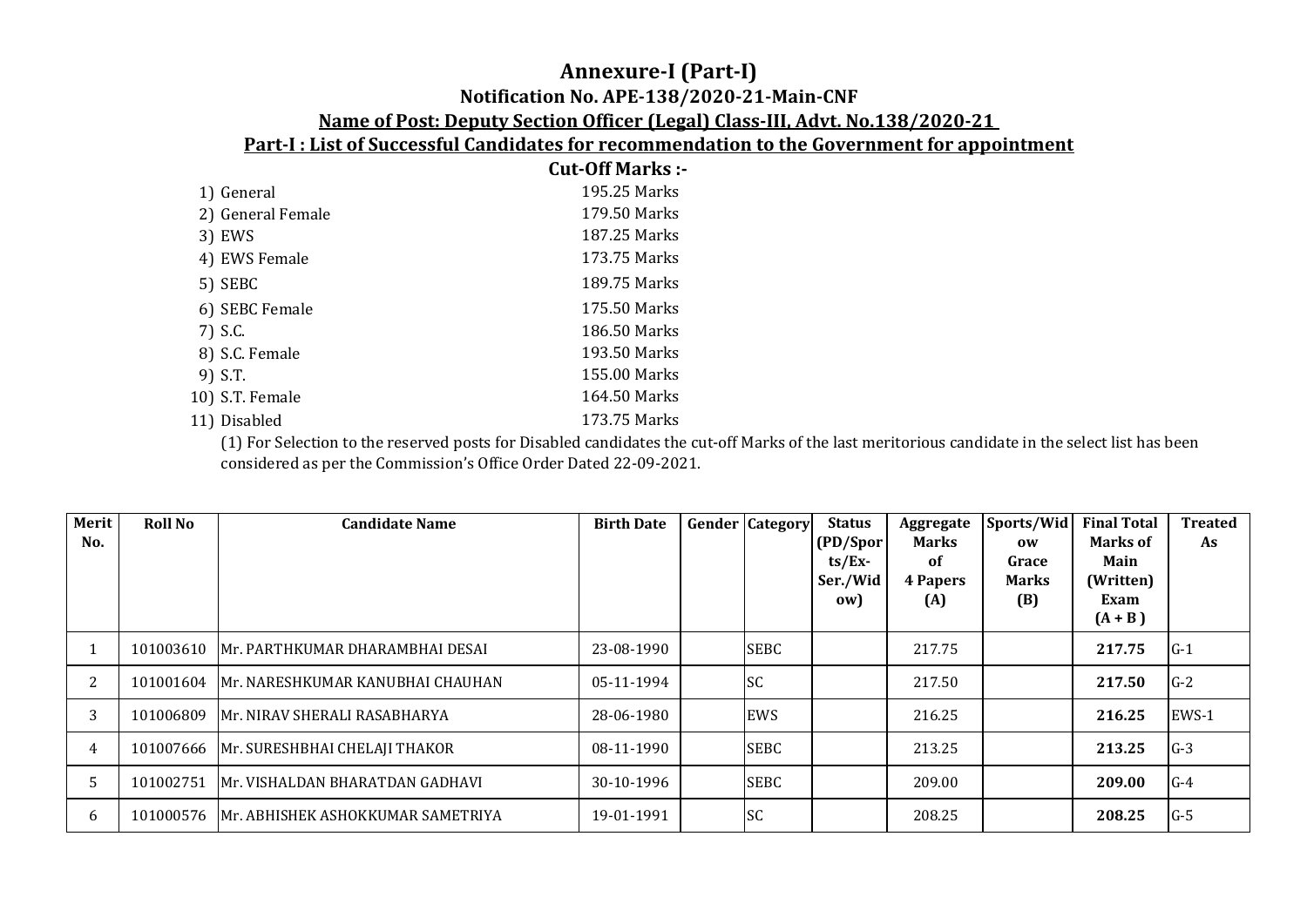| Merit<br>No.   | <b>Roll No</b>       | <b>Candidate Name</b>                  | <b>Birth Date</b> |                | <b>Gender Category</b> | <b>Status</b><br>(PD/Spor<br>$ts/Ex$ -<br>Ser./Wid<br>ow) | Aggregate<br><b>Marks</b><br>of<br><b>4 Papers</b><br>(A) | Sports/Wid<br>ow<br>Grace<br><b>Marks</b><br>(B) | <b>Final Total</b><br>Marks of<br>Main<br>(Written)<br>Exam<br>$(A + B)$ | <b>Treated</b><br>As |
|----------------|----------------------|----------------------------------------|-------------------|----------------|------------------------|-----------------------------------------------------------|-----------------------------------------------------------|--------------------------------------------------|--------------------------------------------------------------------------|----------------------|
| $\overline{7}$ | 101007609            | Mr. SACHIN BHARATBHAI JOSHI            | 09-06-1994        |                | EWS                    |                                                           | 203.25                                                    |                                                  | 203.25                                                                   | $G-6$                |
| 8              | 101007867            | Mr. MAUNIK BHARATBHAI LASHKRI          | 04-03-1996        |                | <b>SEBC</b>            |                                                           | 202.25                                                    |                                                  | 202.25                                                                   | $G-7$                |
| 9              | 101003463            | Mr. VIPULBHAI NAGARBHAI PATEL          | 22-11-1987        |                |                        |                                                           | 199.50                                                    |                                                  | 199.50                                                                   | $G-8$                |
| 10             | 101002495            | Mr. DEEP PANKAJKUMAR SHAH              | 24-05-1995        |                | <b>EWS</b>             |                                                           | 197.25                                                    |                                                  | 197.25                                                                   | $G-9$                |
| 11             | 101000442            | Mr. NILESHBHAI UKESHBHAI PUNJANI       | 21-07-1989        |                | EWS                    |                                                           | 195.50                                                    |                                                  | 195.50                                                                   | $G-10$               |
| 12             | 101006546            | Mr. KALPESH DILSUKHBHAI MAKWANA        | 14-07-1996        |                | SC                     |                                                           | 195.25                                                    |                                                  | 195.25                                                                   | $G-11$               |
| 13             | 101006678            | Mr. BHARAT UMEDSINH GADHAVI            | 17-10-1988        |                | <b>SEBC</b>            |                                                           | 194.75                                                    |                                                  | 194.75                                                                   | SEBC-1               |
| 14             | 101000938            | Mrs. JYOTI TAPASKUMAR BRAHMBHATT       | 06-06-1977        | F              | SC                     |                                                           | 193.50                                                    |                                                  | 193.50                                                                   | $SCF-1$              |
| 15             | 101004589            | Mr. NITIN BACHUBHAI GOGRA              | 28-12-1994        |                | <b>SEBC</b>            |                                                           | 192.50                                                    |                                                  | 192.50                                                                   | SEBC-2               |
| 16             | 101000504            | Mr. SANJAYBHAI LAKHMANBHAI MAKWANA     | 01-09-1986        |                | <b>SEBC</b>            |                                                           | 191.75                                                    |                                                  | 191.75                                                                   | SEBC-3               |
| 17             | 101007289            | Mr. HITESHKUMAR PARMABHAI SINDHAV      | 23-11-1994        |                | <b>SEBC</b>            |                                                           | 189.75                                                    |                                                  | 189.75                                                                   | SEBC-4               |
| 18             | 101007235            | Mr. RAKESH BHIKHABHAI KASVEKAR         | 07-01-1983        |                | SC                     |                                                           | 189.25                                                    |                                                  | 189.25                                                                   | $SC-1$               |
| 19             | 101004531            | Ms. POOJA ASHWINBHAI MODI              | 24-01-1992        | F              | <b>SEBC</b>            |                                                           | 187.50                                                    |                                                  | 187.50                                                                   | $GF-1$               |
| 20             | 101001496            | Mr. HARSH JAYESHKUMAR MASTER           | 13-03-1995        |                | EWS                    |                                                           | 187.25                                                    |                                                  | 187.25                                                                   | $EWS-2$              |
| 21             | 101000307            | Mr. CHETANKUMAR ISHWARBHAI MAKWANA     | 09-11-1981        |                | SC                     |                                                           | 186.50                                                    |                                                  | 186.50                                                                   | $SC-2$               |
| 22             | 101007023            | Ms. MOHINI RAMCHANDRA RAJPUT           | 10-06-1998        | $\overline{F}$ |                        |                                                           | 185.50                                                    |                                                  | 185.50                                                                   | $GF-2$               |
| 23             | 101000162            | Ms. DARSHANABEN JAGDISHCHANDRA TRIVEDI | 03-06-1984        | $\overline{F}$ | <b>EWS</b>             |                                                           | 184.25                                                    |                                                  | 184.25                                                                   | $GF-3$               |
| 24             | 101004085            | Mr. JIGNESHKUMAR BHAGUBHAI PATEL       | 26-12-1992        |                | <b>ST</b>              |                                                           | 183.50                                                    |                                                  | 183.50                                                                   | $ST-1$               |
| 25             | 101003967            | Ms. KHUSHBU VITHTHALBHAI CHAUHAN       | 23-12-1995        | F              | <b>SEBC</b>            |                                                           | 180.25                                                    |                                                  | 180.25                                                                   | $GF-4$               |
| 26             | 101005903            | Ms. KUNDANBEN ARVINDBHAI SADHU         | 15-11-1989        | F              | SC                     |                                                           | 179.50                                                    |                                                  | 179.50                                                                   | $GF-5$               |
|                | Advt. No.138/2020-21 |                                        | Page 2 of 3       |                |                        |                                                           |                                                           |                                                  | Annexure-I(part-I)                                                       |                      |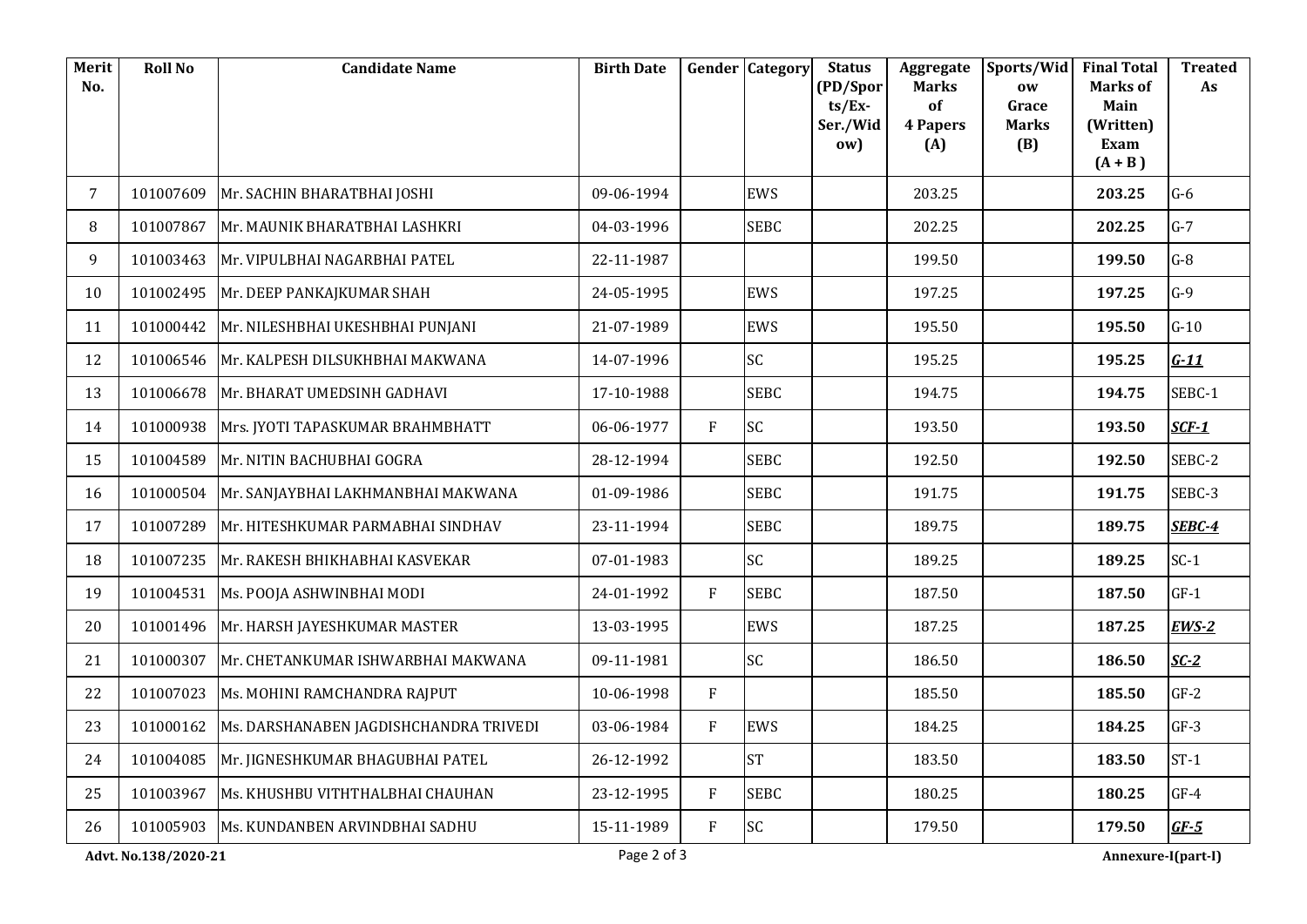| Merit<br>No. | <b>Roll No</b> | <b>Candidate Name</b>               | <b>Birth Date</b> |   | <b>Gender Category</b> | <b>Status</b><br>(PD/Spor<br>$ts/Ex$ -<br>Ser./Wid<br>ow) | Aggregate<br><b>Marks</b><br>0f<br><b>4 Papers</b><br>(A) | Sports/Wid<br><b>OW</b><br>Grace<br><b>Marks</b><br>(B) | <b>Final Total</b><br><b>Marks of</b><br>Main<br>(Written)<br>Exam<br>$(A + B)$ | <b>Treated</b><br>As |
|--------------|----------------|-------------------------------------|-------------------|---|------------------------|-----------------------------------------------------------|-----------------------------------------------------------|---------------------------------------------------------|---------------------------------------------------------------------------------|----------------------|
| 27           | 101001595      | IMs. KOMAL ASHOKBHAI GOHIL          | 14-09-1990        | F | <b>SEBC</b>            |                                                           | 177.50                                                    |                                                         | 177.50                                                                          | SEBCF-1              |
| 28           | 101007317      | Ms. KOMAL BHIKHUBHAI VADODARIYA     | 17-04-1994        | F | <b>SEBC</b>            |                                                           | 175.50                                                    |                                                         | 175.50                                                                          | <b>SEBCF-2</b>       |
| 29           | 101005465      | Ms. ANITA RANCHHODBHAI GAJERA       | 27-10-1990        | F | EWS                    |                                                           | 173.75                                                    |                                                         | 173.75                                                                          | EWSF-1               |
| 30           | 101001611      | Mr. NILESHBHAI DHIRAJBHAI DABAGAR   | 08-11-1991        |   | <b>SEBC</b>            | <b>PD</b>                                                 | 173.75                                                    |                                                         | 173.75                                                                          | <b>SEBC-5</b>        |
| 31           | 101004999      | Ms. JYOTIKA NARAYANBHAI KATARA      | 19-03-1993        | F | <b>ST</b>              |                                                           | 164.50                                                    |                                                         | 164.50                                                                          | <b>STF-1</b>         |
| 32           | 101003283      | IMr. ASHISHKUMAR NATUBHAI CHAUDHARI | 30-09-1992        |   | <b>ST</b>              |                                                           | 161.75                                                    |                                                         | 161.75                                                                          | $ST-2$               |
| 33           | 101004062      | Mr. DHAVALKUMAR BHARATSINH BHABHOR  | 20-01-1996        |   | <b>ST</b>              | Sports                                                    | 148.00                                                    | 07.40                                                   | 155.40                                                                          | $ST-3$               |
| 34           | 101001419      | IMr. KALPESH RAMESHBHAI BALAT       | 27-11-1988        |   | <b>ST</b>              |                                                           | 155.00                                                    |                                                         | 155.00                                                                          | <u>ST-4</u>          |

Place : Gandhinagar

# **(Lalit Suthar)**

Date : 31-01-2022 Joint Secretary Gujarat Public Service Commission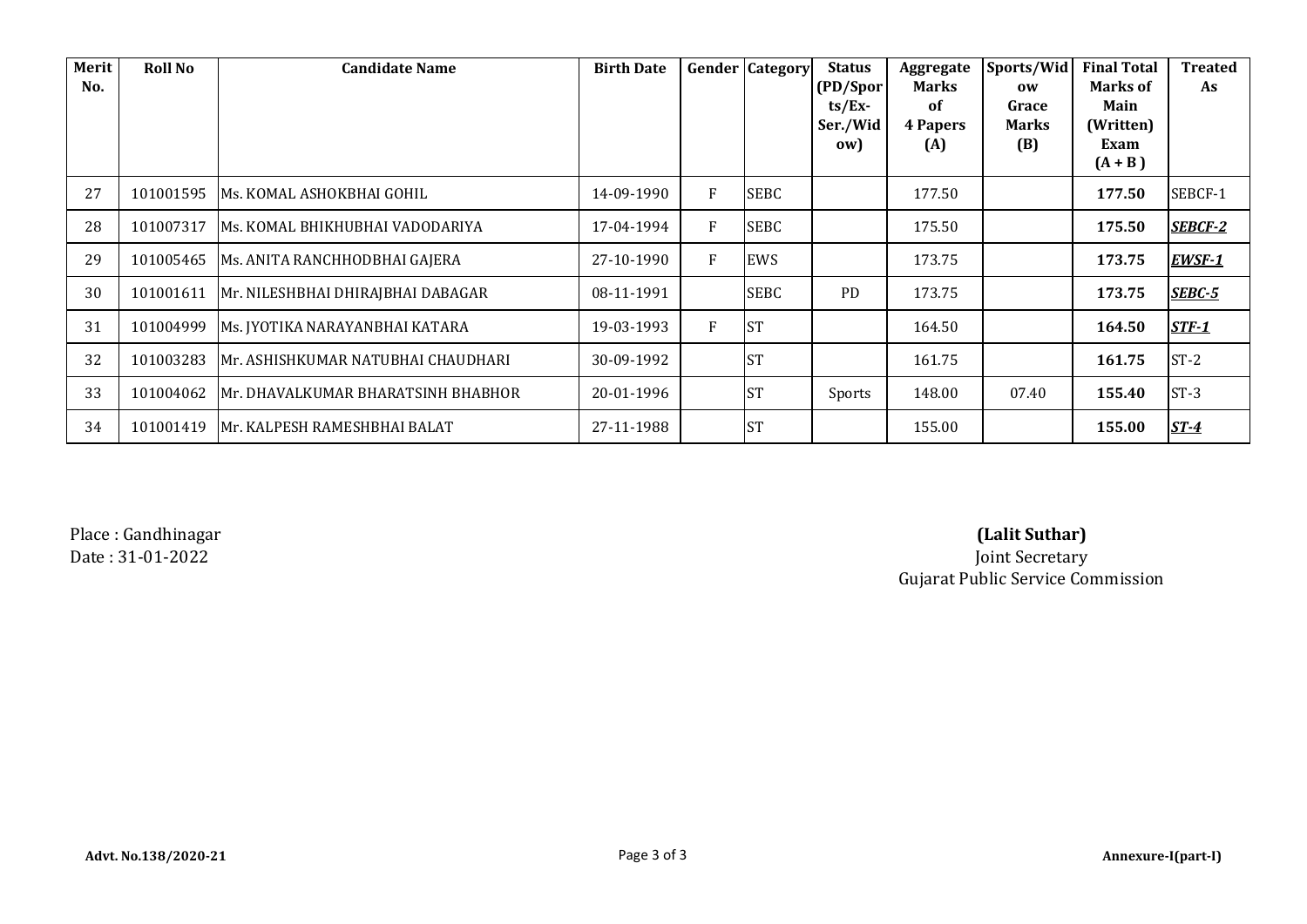### **Notification No. APE-138/2020-21-Mains-CNF Dt.31.01.2022 Annexure- I (Part-II) : List of candidates in waiting list**

| Waiti<br>ng List<br>No. | <b>RollNo</b>                            | Name of Candidate                         | <b>Birth Date</b> | der<br>Gen | <b>Category</b> | <b>Status</b><br>$(PD/Ex-$<br>Ser/<br>Sports) | Aggregate<br><b>Marks</b><br>of 4 Papers<br>(A) | <b>Sports</b><br>Grace<br><b>Marks</b><br>(B) | Final<br><b>Marks</b><br>$(A + B)$ |  |  |
|-------------------------|------------------------------------------|-------------------------------------------|-------------------|------------|-----------------|-----------------------------------------------|-------------------------------------------------|-----------------------------------------------|------------------------------------|--|--|
|                         | <b>WAITING LIST FOR GENERAL CATEGORY</b> |                                           |                   |            |                 |                                               |                                                 |                                               |                                    |  |  |
|                         | 101003809                                | Mr. DURGESH ACHYUTBHAI GADHAVI            | 18-08-1992        |            |                 |                                               | 191.25                                          |                                               | 191.25                             |  |  |
| ົາ                      |                                          | 101005513 Mr. NIRBHAY AKSHAYBHAI THAKKER  | 25-08-1993        |            |                 |                                               | 189.50                                          |                                               | 189.50                             |  |  |
| 3                       | 101006228                                | Mr. MUKUND NAVINCHANDRA BAROT             | 30-01-1994        |            |                 |                                               | 187.75                                          |                                               | 187.75                             |  |  |
| 4                       |                                          | 101003306 Mr. CHETANKUMAR HIRALAL SOLANKI | 01-08-1991        |            |                 |                                               | 185.50                                          |                                               | 185.50                             |  |  |

| <b>WAITING LIST FOR EWS CATEGORY</b> |                                  |            |  |     |  |        |  |        |  |
|--------------------------------------|----------------------------------|------------|--|-----|--|--------|--|--------|--|
| 101007156                            | Mr. BHAVESHBHAI NATHABHAI MIYANI | !2-06-1989 |  | EWS |  | 186.25 |  | 186.25 |  |
| 101000982                            | Mr. AKSHAY NITESHKUMAR CHAG      | 09-05-1994 |  | EWS |  | 182.00 |  | 182.00 |  |

| <b>WAITING LIST FOR SEBC CATEGORY</b>                                            |                                |            |  |             |  |        |  |        |  |
|----------------------------------------------------------------------------------|--------------------------------|------------|--|-------------|--|--------|--|--------|--|
| 189.25<br><b>SEBC</b><br>101006707<br>31-08-1987<br>Mr. TAPAN SURESHPURI GOSWAMI |                                |            |  |             |  |        |  | 189.25 |  |
| 101006852                                                                        | Mr. HITESHBHAI MOTIBHAI RABARI | 22-12-1989 |  | <b>SEBC</b> |  | 188.00 |  | 188.00 |  |

| <b>WAITING LIST FOR SC CATEGORY</b>                                                             |                                          |            |                                  |  |        |  |        |  |  |
|-------------------------------------------------------------------------------------------------|------------------------------------------|------------|----------------------------------|--|--------|--|--------|--|--|
| 182.50<br>182.50<br>lsc<br>101005468   Mr. VRUTANT KUMAR JASHVANT LAL PRIYADARSHI<br>30-08-1994 |                                          |            |                                  |  |        |  |        |  |  |
|                                                                                                 | 101003976 Mr. DUSHYANT PRAVINBHAI PARMAR | 06-03-1992 | $\overline{\mathsf{c}}$<br>1 J J |  | 181.50 |  | 181.50 |  |  |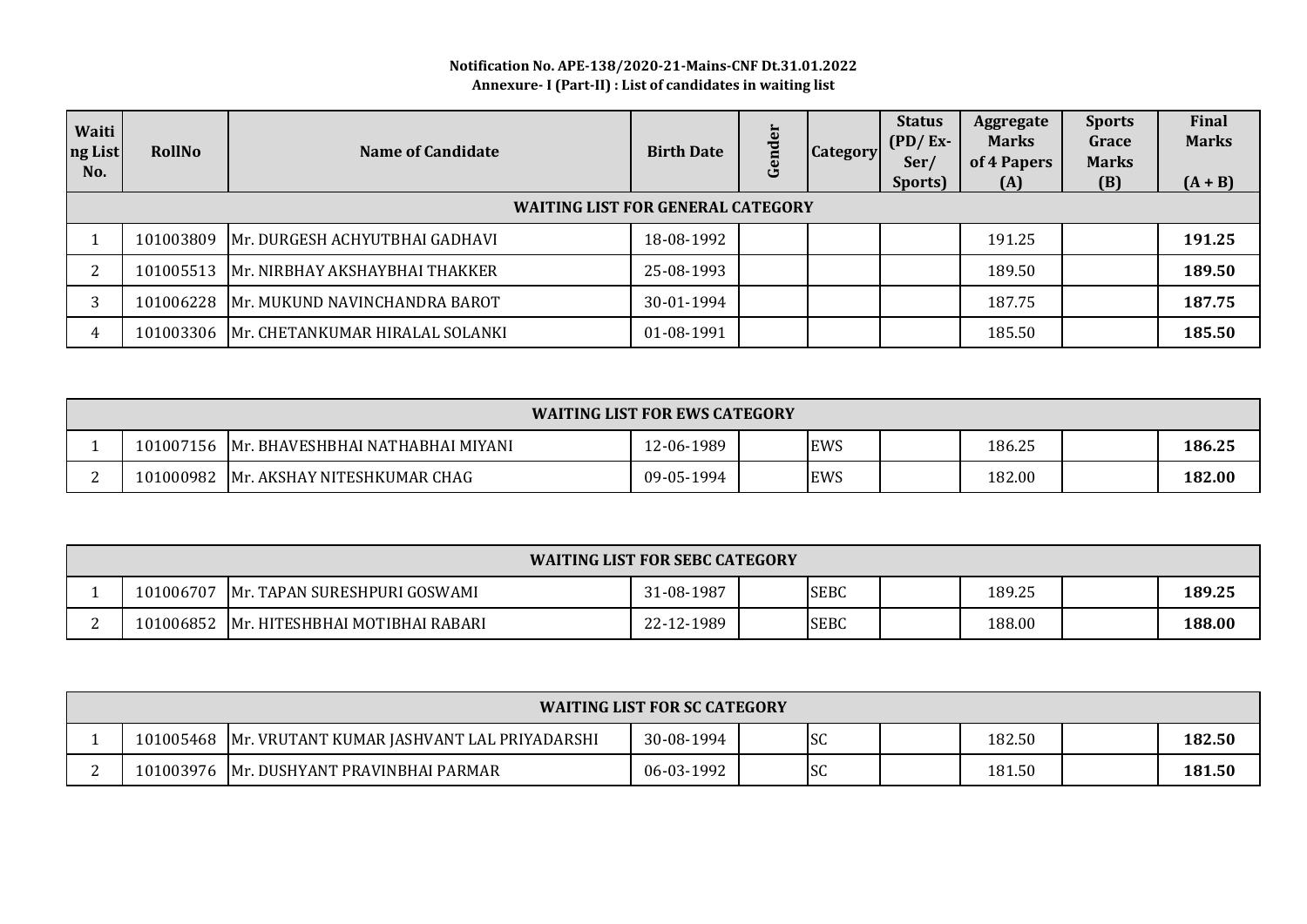#### **Notification No. APE-138/2020-21-Mains-CNF Dt.31.01.2022 Annexure- I (Part-II) : List of candidates in waiting list**

| Waiti<br>ng List<br>No. | <b>RollNo</b>                       | Name of Candidate                        | <b>Birth Date</b> | ٿ | <b>Category</b> | <b>Status</b><br>$(PD/Ex-$<br>Ser<br>Sports) | Aggregate<br><b>Marks</b><br>of 4 Papers<br>(A) | <b>Sports</b><br>Grace<br><b>Marks</b><br>(B) | Final<br><b>Marks</b><br>$(A + B)$ |  |
|-------------------------|-------------------------------------|------------------------------------------|-------------------|---|-----------------|----------------------------------------------|-------------------------------------------------|-----------------------------------------------|------------------------------------|--|
|                         | <b>WAITING LIST FOR ST CATEGORY</b> |                                          |                   |   |                 |                                              |                                                 |                                               |                                    |  |
|                         |                                     | 101002180 Ms. DIPIKA PURANSINH VASAVA    | 16-07-1987        |   | <b>ST</b>       |                                              | 153.50                                          |                                               | 153.50                             |  |
| n.                      |                                     | 101006173   Mrs. POOJABEN ATULKUMAR BHIL | 14-01-1993        |   | <b>ST</b>       |                                              | 152.00                                          |                                               | 152.00                             |  |

Place : Gandhinagar **(Lalit Suthar)**

Date : 31-01-2022 Joint Secretary Gujarat Public Service Commission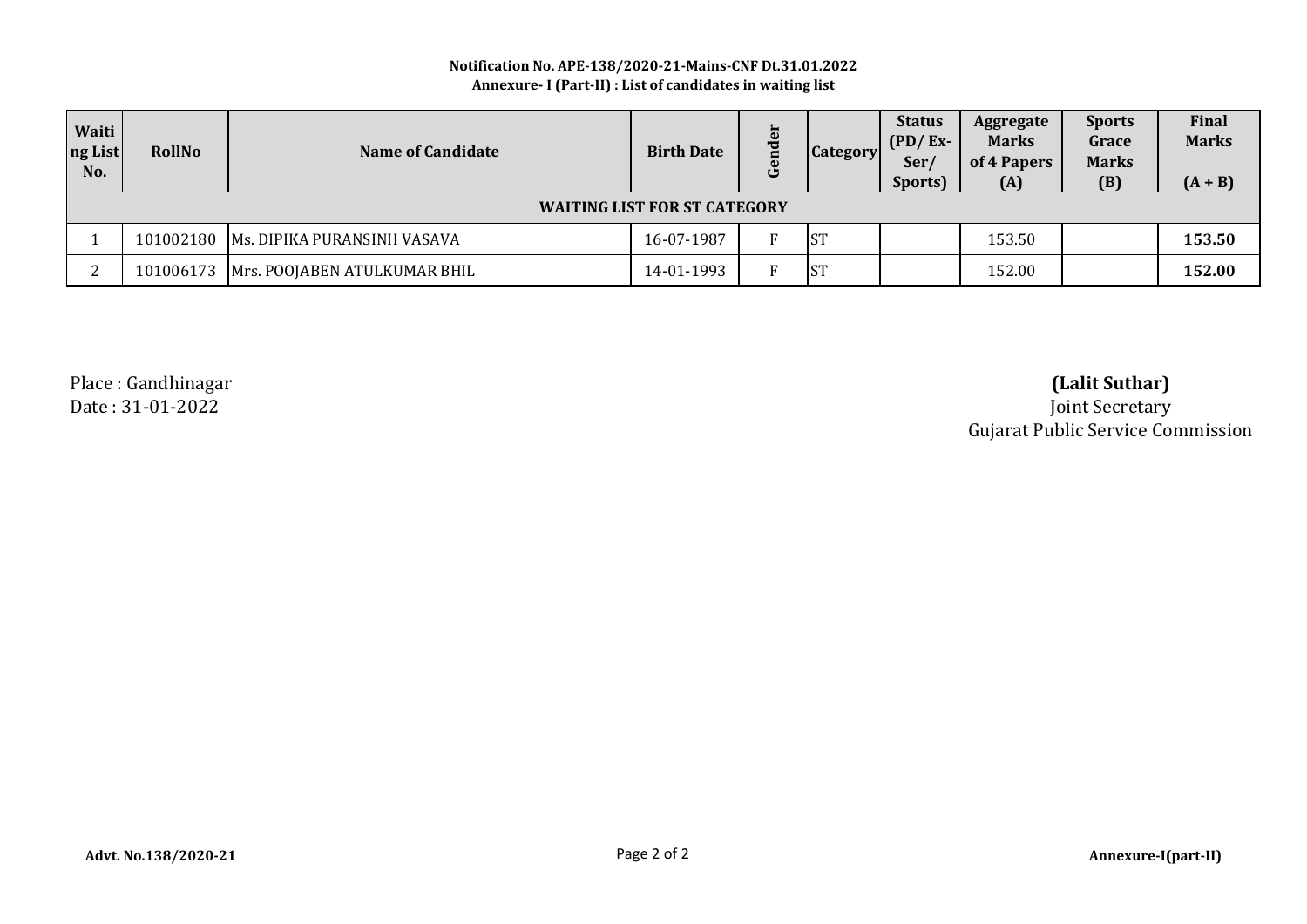## **Notification No. APE-138/2020-21-Main-CNF Annexure-I (Part-III)**

#### **Name of Post: Deputy Section Officer (Legal) , Class-III, Advt. No.138/2020-21**

| Sr.<br>No.     | RollNo    | <b>Name of Candidate</b>              | <b>Birth Date</b> | Gender | Category    | <b>Status</b><br>$(PD/Ex-$<br>Ser/<br>Sports) | Aggregate<br><b>Marks</b><br>of 4 Papers<br>(A) | <b>Sports</b><br>Grace<br><b>Marks</b><br>(B) | Final<br><b>Marks</b><br>$(A + B)$ |
|----------------|-----------|---------------------------------------|-------------------|--------|-------------|-----------------------------------------------|-------------------------------------------------|-----------------------------------------------|------------------------------------|
| $\mathbf{1}$   | 101000122 | Ms. PRIYA RAMESHCHANDRA KHARADI       | 16-01-1982        | F      |             |                                               | 103.75                                          |                                               | 103.75                             |
| $\overline{2}$ | 101000132 | Mr. PANKAJ PRABHUBHAI SATHVARA        | 31-12-1988        |        | <b>SEBC</b> |                                               | 147.25                                          |                                               | 147.25                             |
| 3              | 101000133 | Mr. VIJAYKUMAR AMBALAL GURJAR         | 16-03-1985        |        | SEBC        |                                               | 134.25                                          |                                               | 134.25                             |
| $\overline{4}$ | 101000165 | Mr. RAHUL PRAVINBHAI SOLANKI          | 24-05-1994        |        | <b>SEBC</b> |                                               | 123.75                                          |                                               | 123.75                             |
| 5              | 101000177 | Mr. AKASHKUMAR HARESHBHAI PATEL       | 16-06-1993        |        |             |                                               | 170.75                                          |                                               | 170.75                             |
| 6              | 101000232 | Mr. AJAY NARESHBHAI DODIA             | 08-02-1984        |        | SC          |                                               | 152.25                                          |                                               | 152.25                             |
| $\overline{7}$ | 101000244 | Mr. MAHESHBHAI GOVINDBHAI MAKWANA     | 21-01-1983        |        | SC          |                                               | 131.50                                          |                                               | 131.50                             |
| 8              | 101000272 | Ms. PRIYANKA BALIRAM SONAR            | 17-08-1993        | F      |             |                                               | 166.75                                          |                                               | 166.75                             |
| 9              | 101000297 | Mr. AJAYKUMAR JILUBHAI GOHEL          | 27-05-1987        |        | <b>SEBC</b> |                                               | 159.50                                          |                                               | 159.50                             |
| 10             | 101000308 | Mr. VAIBHAVKUMAR BHAGIRATHKUMAR BHATT | 14-03-1997        |        | EWS         |                                               | 159.75                                          |                                               | 159.75                             |
| 11             | 101000371 | Mr. RAVI AMARNATH PAL                 | 25-08-1990        |        | <b>SEBC</b> |                                               | 144.50                                          |                                               | 144.50                             |
| 12             | 101000463 | Ms. FEMIDABANU IMTIYAZHUSEN MALEK     | 06-06-1987        | F      |             |                                               | 140.25                                          |                                               | 140.25                             |
| 13             | 101000529 | Mr. VIJAY VENISHANKAR LADHAVA         | 29-10-1996        |        |             |                                               | 158.75                                          |                                               | 158.75                             |
| 14             | 101000540 | Ms. CHAMPABEN HARJIBHAI KHANIYA       | 14-05-1989        | F      | <b>SC</b>   |                                               | 112.50                                          |                                               | 112.50                             |
| 15             | 101000564 | Mr. VAGHJI AJA CHHANGA                | 05-02-1987        |        | <b>SEBC</b> |                                               | 131.25                                          |                                               | 131.25                             |
| 16             | 101000569 | Mr. YASHRAJ VIJAYSINH VAGHELA         | 26-08-1993        |        |             |                                               | 151.75                                          |                                               | 151.75                             |
| 17             | 101000577 | Ms. KRUPALI SAVAJIBHAI RATHOD         | 24-11-1991        | F      | <b>SC</b>   |                                               | 157.50                                          |                                               | 157.50                             |
| 18             | 101000583 | Mr. VISHALKUMAR NIKULBHAI PATEL       | 18-05-1996        |        | EWS         |                                               | 146.75                                          |                                               | 146.75                             |
| 19             | 101000594 | Mr. WASIMAKRAM MOHAMMED TALATI        | 09-10-1995        |        |             |                                               | 131.00                                          |                                               | 131.00                             |
| 20             | 101000597 | Mr. BHAVIN RAJESHBHAI LIMBANI         | 01-08-1994        |        | SEBC        |                                               | 137.25                                          |                                               | 137.25                             |
| 21             | 101000648 | Mr. RANCHHODBHAI DEVJIBHAI SAPARA     | 27-07-1994        |        | <b>SEBC</b> |                                               | 152.75                                          |                                               | 152.75                             |
| 22             | 101000665 | Ms. MANISHA DASHRATHBHAI GADHADRA     | 17-05-1978        | F      | <b>SEBC</b> |                                               | 149.25                                          |                                               | 149.25                             |
| 23             | 101000673 | Ms. BHAVNABEN BACHUBHAI MASANIYA      | 30-07-1985        | F      | <b>SC</b>   |                                               | 172.50                                          |                                               | 172.50                             |
| 24             | 101000720 | Mr. VIPULBHAI MOTIBHAI DABHI          | 28-03-1985        |        |             |                                               | 180.00                                          |                                               | 180.00                             |
| 25             | 101000721 | Mr. NIKUNJ KANUBHAI DESAI             | 29-10-1992        |        | <b>SEBC</b> |                                               | 143.75                                          |                                               | 143.75                             |
| 26             | 101000735 | Mr. NITIN DALPATBHAI DORIYA           | 09-08-1992        |        | SC          |                                               | 161.25                                          |                                               | 161.25                             |
| 27             | 101000764 | Mr. SHEKHARKUMAR PIYUSHBHAI CHAVDA    | 31-07-1988        |        | <b>ST</b>   |                                               | 102.50                                          |                                               | 102.50                             |
| 28             | 101000787 | Mr. VIVEK RAJENDRAKUMAR PANDYA        | 04-12-1987        |        |             |                                               | 170.00                                          |                                               | 170.00                             |
| 29             | 101000801 | Mr. JATINKUMAR JETHABHAI MAKWANA      | 30-07-1988        |        | <b>SC</b>   |                                               | 158.50                                          |                                               | 158.50                             |
| 30             | 101000811 | Mr. YOGESHKUMAR NATHABHAI NANERA      | 25-07-1988        |        | SEBC        |                                               | 135.25                                          |                                               | 135.25                             |
| 31             | 101000826 | Ms. URVI KIRITBHAI PATEL              | 08-08-1996        | F      | EWS         |                                               | 136.75                                          |                                               | 136.75                             |
| 32             | 101000827 | Ms. ARTIBEN PRATAPSINH ZALA           | 25-03-1993        | F      | EWS         |                                               | 147.25                                          |                                               | 147.25                             |
| 33             | 101000863 | Mr. VIKRAMSINH MANSINH RATHOD         | 31-05-1982        |        | SEBC        |                                               | 137.25                                          |                                               | 137.25                             |
| 34             | 101000872 | Ms. AALIYABANU HASANALIKHAN PATHAN    | 02-04-1990        | F      |             |                                               | 138.00                                          |                                               | 138.00                             |
| 35             | 101000915 | Mr. RAMESH VERSHIBHAI TRAMTA          | 16-06-1997        |        | <b>SEBC</b> |                                               | 146.50                                          |                                               | 146.50                             |
| 36             | 101001010 | Mr. HARDIK AMRUTBHAI PIPALIYA         | 14-01-1992        |        | EWS         |                                               | 135.75                                          |                                               | 135.75                             |
| 37             | 101001022 | Mr. ARIF JAMALBHAI PARMAR             | 30-07-1980        |        | <b>SEBC</b> |                                               | 149.25                                          |                                               | 149.25                             |
| 38             | 101001023 | Ms. ANKITABEN ASHOKKUMAR DODIYA       | 09-03-1992        | F      | SC          |                                               | 153.25                                          |                                               | 153.25                             |
| 39             | 101001028 | Ms. VIRALBEN DHARMESHBHAI MODI        | 04-03-1989        | F      | <b>SEBC</b> |                                               | 151.00                                          |                                               | 151.00                             |
| 40             | 101001049 | Mr. SANJAYKUMAR DHIRUBHAI PATEL       | 17-05-1989        |        | EWS         |                                               | 124.75                                          |                                               | 124.75                             |
| 41             | 101001079 | Mr. OMDEVSINH BHAYLUBHA GOHIL         | 01-05-1986        |        |             |                                               | 170.25                                          |                                               | 170.25                             |
| 42             | 101001161 | Mr. ROHITKUMAR ARVINDBHAI SOLANKI     | 30-07-1990        |        | SC          |                                               | 125.25                                          |                                               | 125.25                             |
| 43             | 101001187 | Ms. PAYAL MANSUKHBHAI TAVIYAD         | 27-05-1989        | F      | <b>ST</b>   |                                               | 135.25                                          |                                               | 135.25                             |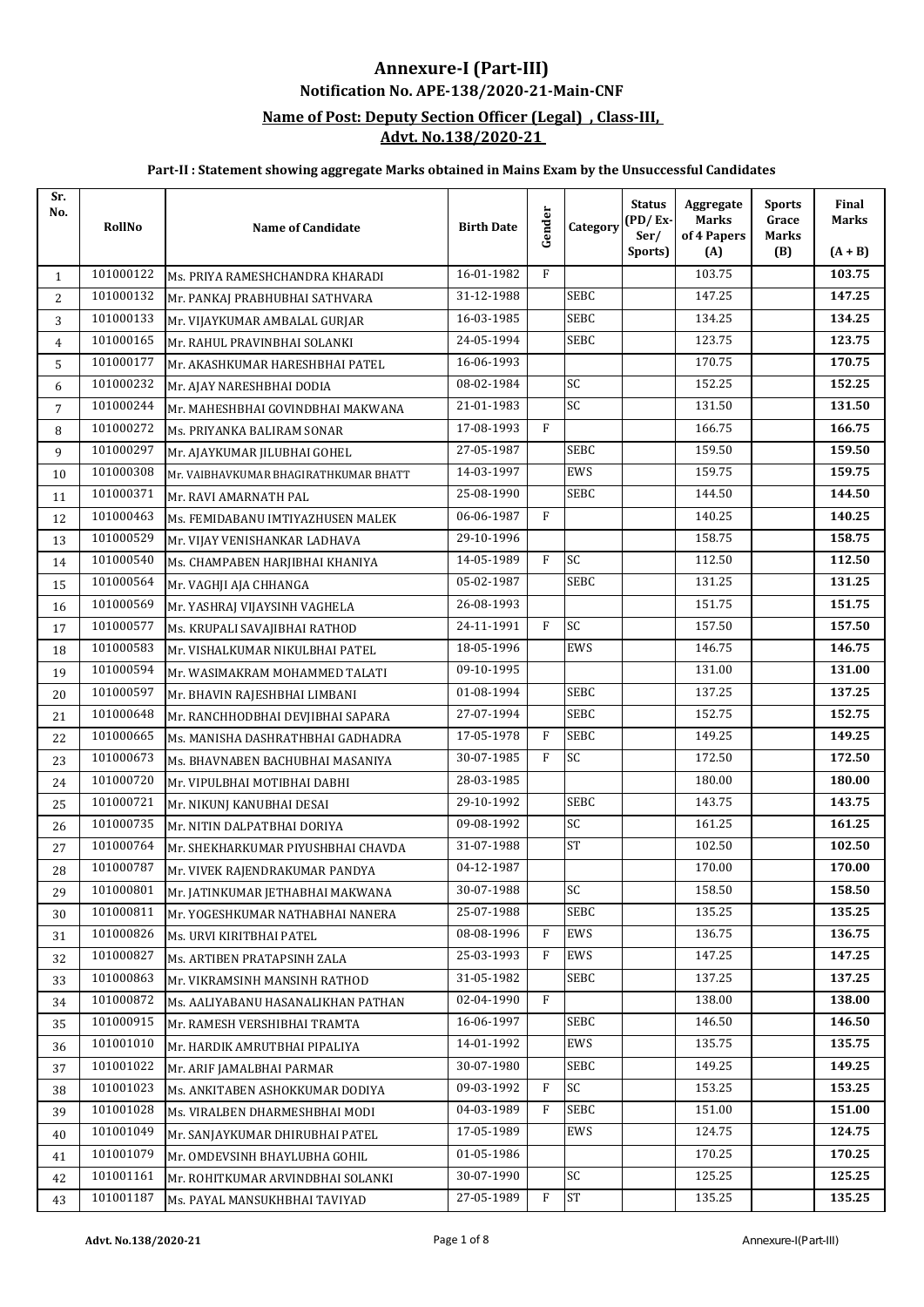| Sr.<br>No. | RollNo    | <b>Name of Candidate</b>               | <b>Birth Date</b> | Gender | Category    | <b>Status</b><br>$(PD/Ex-$<br>Ser/ | Aggregate<br><b>Marks</b><br>of 4 Papers | <b>Sports</b><br>Grace<br>Marks | Final<br><b>Marks</b> |
|------------|-----------|----------------------------------------|-------------------|--------|-------------|------------------------------------|------------------------------------------|---------------------------------|-----------------------|
|            |           |                                        |                   |        |             | Sports)                            | (A)                                      | (B)                             | $(A + B)$             |
| 44         | 101001200 | Mr. RAVIKUMAR RAMESHCHANDRA VAGHELA    | 21-05-1986        |        | SC          |                                    | 174.75                                   |                                 | 174.75                |
| 45         | 101001202 | Mr. PRAKASHBHAI MANSUKHBHAI SOLANKI    | 31-05-1993        |        | SC          |                                    | 167.25                                   |                                 | 167.25                |
| 46         | 101001214 | Mr. PANKAJKUMAR MUKUNDBHAI PARMAR      | 19-08-1985        |        | SC          |                                    | 166.25                                   |                                 | 166.25                |
| 47         | 101001230 | Mr. SANJAYKUMAR BHIKHABHAI SOLANKI     | 07-03-1982        |        | <b>SEBC</b> |                                    | 102.75                                   |                                 | 102.75                |
| 48         | 101001243 | Mrs. JESALBEN MUKESHBHAI SONI          | 23-11-1982        | F      |             |                                    | 134.75                                   |                                 | 134.75                |
| 49         | 101001250 | Mrs. CHANDRIKABEN KAUSHIKKUMAR PATEL   | 21-10-1984        | F      |             |                                    | 148.00                                   |                                 | 148.00                |
| 50         | 101001295 | Mr. PRAFULBHAI MANUBHAI PARMAR         | 18-07-1987        |        | <b>SC</b>   |                                    | 159.00                                   |                                 | 159.00                |
| 51         | 101001349 | Mr. KETULKUMAR JAGDISHBHAI SHRIMALI    | 18-11-1997        |        | SC          |                                    | 168.50                                   |                                 | 168.50                |
| 52         | 101001357 | Mr. DIPAKBHAI NARANBHAI MUNDHAVA       | 25-07-1993        |        | <b>SEBC</b> |                                    | 157.00                                   |                                 | 157.00                |
| 53         | 101001371 | Mr. SAMIR HASMUKHRAI TRIVEDI           | 25-12-1987        |        |             |                                    | 157.00                                   |                                 | 157.00                |
| 54         | 101001388 | Mr. NILESHKUMAR RAMESHBHAI TALPADA     | 20-12-1987        |        | <b>SEBC</b> |                                    | 145.50                                   |                                 | 145.50                |
| 55         | 101001399 | Mr. DHIRAJ BHALABHAI CHAUHAN           | 07-12-1991        |        | SC          |                                    | 128.50                                   |                                 | 128.50                |
| 56         | 101001403 | Mr. JUNEDALI KADARALI SAIYAD           | 16-07-1995        |        | SEBC        |                                    | 158.25                                   |                                 | 158.25                |
| 57         | 101001404 | Mr. YUVARAJSINH VANRAJSINH VAGHELA     | 10-03-1988        |        | <b>SEBC</b> |                                    | 122.75                                   |                                 | 122.75                |
| 58         | 101001418 | Ms. BHAVNABEN GHELUBHAI VADHER         | 30-03-1994        | F      | <b>SEBC</b> |                                    | 118.25                                   |                                 | 118.25                |
| 59         | 101001433 | Mr. ABDULKADAR MUSTUFAMAHAMAD MOGAL    | 17-04-1995        |        |             |                                    | 142.75                                   |                                 | 142.75                |
| 60         | 101001479 | Mr. MOHAMMED RIZWAN AMIRMIYA SHAIKH    | 21-05-1988        |        | <b>EWS</b>  |                                    | 144.50                                   |                                 | 144.50                |
| 61         | 101001488 | Mr. ABHISHEK JITENDRAKUMAR JANI        | 22-07-1991        |        | <b>EWS</b>  |                                    | 157.25                                   |                                 | 157.25                |
| 62         | 101001517 | Mr. PRASHANTKUMAR MUKESHBHAI SHARMA    | 30-06-1994        |        |             |                                    | 157.50                                   |                                 | 157.50                |
| 63         | 101001570 | Mr. HIRENKUMAR KIRITBHAI BRAHMBHATT    | 16-08-1988        |        | <b>SEBC</b> |                                    | 140.75                                   |                                 | 140.75                |
| 64         | 101001586 | Mr. PRADIPKUMAR PARTHIBHAI CHAUDHARI   | 20-03-1994        |        |             |                                    | 137.25                                   |                                 | 137.25                |
| 65         | 101001608 | Mr. BHARGAVRAJSINH INDRAJITSINH VALA   | 23-10-1990        |        | EWS         | Sports                             | 118.50                                   | 05.93                           | 124.43                |
| 66         | 101001633 | Mr. RAHULKUMAR DASHARATHLAL PATEL      | 09-06-1988        |        | <b>EWS</b>  |                                    | 164.50                                   |                                 | 164.50                |
| 67         | 101001687 | Mr. BHOOPENDRABHAI MANUBHAI DHOOM      | 27-04-1981        |        | <b>ST</b>   |                                    | 140.50                                   |                                 | 140.50                |
| 68         | 101001712 | Ms. HRUCHA DEVENDRABHAI THAKKAR        | 16-01-1996        | F      |             |                                    | 162.50                                   |                                 | 162.50                |
| 69         | 101001759 | Mr. JIGNESHKUMAR RAVIDATTABHAI PATEL   | 13-04-1985        |        |             |                                    | 140.25                                   |                                 | 140.25                |
| 70         | 101001793 | Mr. VIPULBHAI ARUNBHAI CHAUDHARI       | 23-08-1982        |        | <b>ST</b>   |                                    | 136.25                                   |                                 | 136.25                |
| 71         | 101001812 | Ms. ALKA PRAVINCHANDRA UDESHA          | 22-12-1985        | F      | SEBC        |                                    | 153.00                                   |                                 | 153.00                |
| 72         | 101001826 | Mr. HIMANSHU HIMMATBHAI DHANDHUKIYA    | 05-07-1985        |        | SEBC        |                                    | 140.75                                   |                                 | 140.75                |
| 73         | 101001835 | Mr. BHARAT VAGHJIBHAI DESAI            | 21-05-1995        |        |             |                                    | 146.25                                   |                                 | 146.25                |
| 74         | 101001839 | Ms. CHANDANI KAMLESHBHAI SOLANKI       | 28-03-1995        | F      | SC          |                                    | 127.25                                   |                                 | 127.25                |
| 75         | 101001889 | Mr. RAKESHKUMAR BABUBHAI BAROT         | 09-05-1990        |        | SC          |                                    | 131.75                                   |                                 | 131.75                |
| 76         | 101001894 | Mr. MAHESH SAMATBHAI GADHAVI           | 31-07-1992        |        | SEBC        |                                    | 162.50                                   |                                 | 162.50                |
| 77         | 101001922 | Mr. MOHMADIRFAN MEHMUDBHAI SHAIKH      | 29-06-1990        |        | EWS         |                                    | 139.50                                   |                                 | 139.50                |
| 78         | 101001930 | Mr. RAVIRAJ VINAYKUMAR KANAKHARA       | 17-12-1987        |        | EWS         |                                    | 171.00                                   |                                 | 171.00                |
| 79         | 101001932 | Ms. CHETNAKUMARI SHANKARBHAI NAIK      | 22-01-1988        | F      | <b>ST</b>   |                                    | 164.00                                   |                                 | 164.00                |
| 80         | 101002009 | Ms. MINALBEN KIRITSINH CHAVDA          | 02-07-1995        | F      | SEBC        |                                    | 156.25                                   |                                 | 156.25                |
| 81         | 101002032 | Mr. BHAVIK VAMANRAI BHATT              | 01-02-1992        |        | EWS         |                                    | 171.50                                   |                                 | 171.50                |
| 82         | 101002066 | Mrs. SEJAL VIMALBHAI PATEL             | 27-05-1994        | F      | <b>ST</b>   |                                    | 128.00                                   |                                 | 128.00                |
| 83         | 101002102 | Mrs. NIKITA RAJENDRABHAI MERUGAWAR     | 30-08-1994        | F      | SEBC        |                                    | 125.50                                   |                                 | 125.50                |
| 84         | 101002105 | Mr. BHAVADIPKUMAR VITTHALBHAI VADI     | 06-06-1987        |        | EWS         |                                    | 137.50                                   |                                 | 137.50                |
| 85         | 101002159 | Mr. HUSSAIN JENUDDINBHAI HIRANI        | 11-05-1994        |        |             |                                    | 94.50                                    |                                 | 94.50                 |
| 86         | 101002176 | Mr. SHAILESHKUMAR JESUNGBHAI CHAUDHARI | 02-08-1992        |        | SEBC        |                                    | 174.75                                   |                                 | 174.75                |
| 87         | 101002186 | Mr. MEHUL PRAHLADBHAI PRAJAPATI        | 28-10-1986        |        | SEBC        |                                    | 157.50                                   |                                 | 157.50                |
| 88         | 101002189 | Mr. AJAYSINH ANIRUDDHSINH SARVAIYA     | 30-11-1990        |        |             |                                    | 180.00                                   |                                 | 180.00                |
| 89         | 101002231 | Mr. YASINKHAN LALKHAN BALOCH           | 01-06-1982        |        | EWS         |                                    | 149.50                                   |                                 | 149.50                |
| 90         | 101002245 | Ms. VISHWABAHEN MOTIBHAI PARMAR        | 10-02-1995        | F      | SC          |                                    | 154.00                                   |                                 | 154.00                |
| 91         | 101002280 | Mr. SAGARKUMAR ASHOKKUMAR MODI         | 29-08-1993        |        | SEBC        |                                    | 138.75                                   |                                 | 138.75                |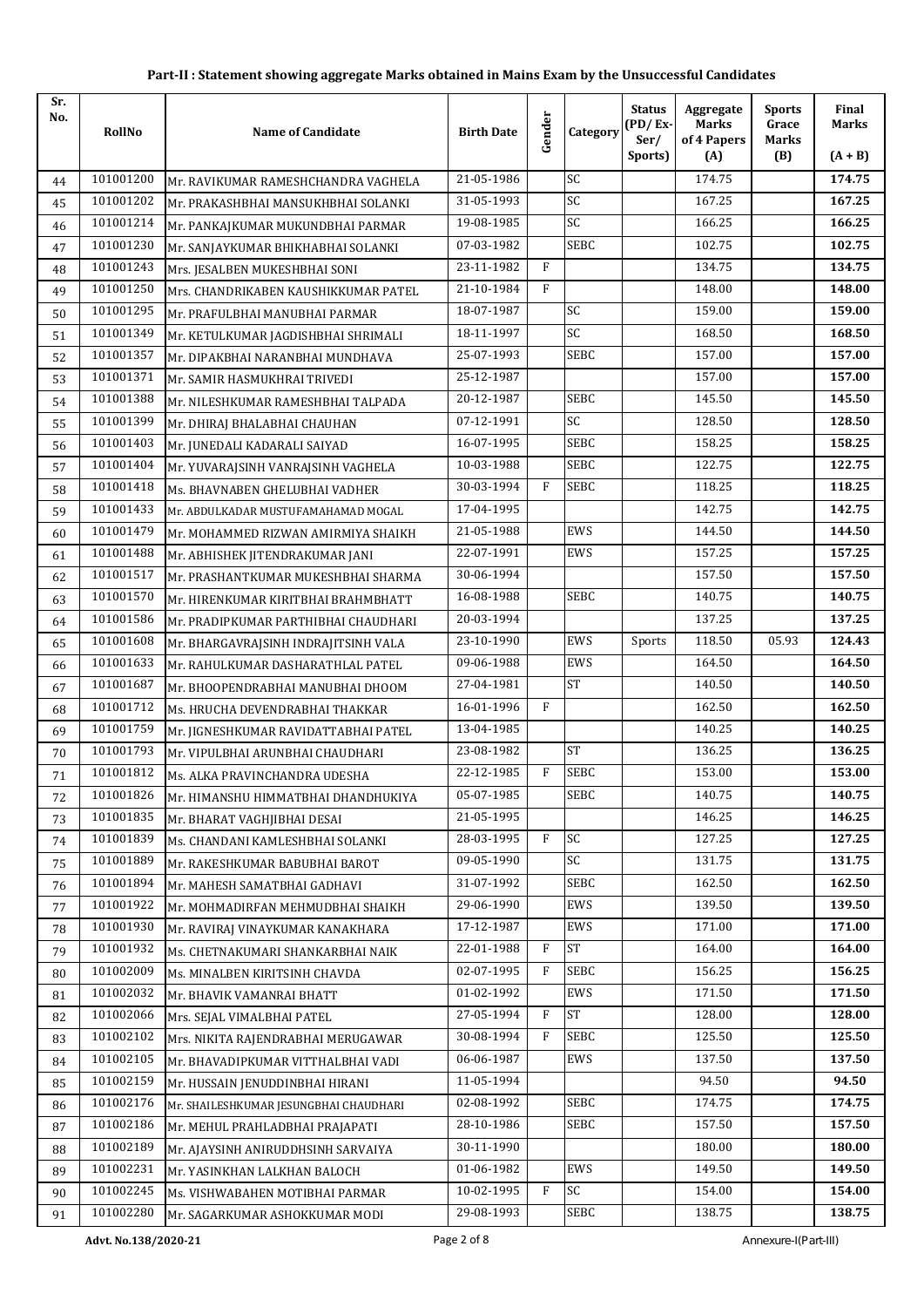| Sr.<br>No. | RollNo    | <b>Name of Candidate</b>                   | <b>Birth Date</b> | Gender | Category        | <b>Status</b><br>$(PD/Ex-$<br>Ser/ | Aggregate<br><b>Marks</b><br>of 4 Papers | <b>Sports</b><br>Grace<br>Marks | Final<br>Marks |
|------------|-----------|--------------------------------------------|-------------------|--------|-----------------|------------------------------------|------------------------------------------|---------------------------------|----------------|
|            |           |                                            |                   |        |                 | Sports)                            | (A)                                      | (B)                             | $(A + B)$      |
| 92         | 101002281 | Mr. AKASH ASHOKBHAI PATNI                  | 05-07-1994        |        | <b>SEBC</b>     |                                    | 159.00                                   |                                 | 159.00         |
| 93         | 101002314 | Mr. ASHVINKUMAR GOKALBHAI KATARIYA         | 02-05-1984        |        | SC              |                                    | 124.25                                   |                                 | 124.25         |
| 94         | 101002328 | Ms. MINAL DEVABHAI KARAVADARA              | 01-06-1997        | F      | <b>SEBC</b>     |                                    | 170.00                                   |                                 | 170.00         |
| 95         | 101002347 | Mr. SHIVSHARAN SHRI JAGESHWARPRASAD MISHRA | 15-05-1993        |        |                 |                                    | 117.25                                   |                                 | 117.25         |
| 96         | 101002351 | Mr. PRANAVKUMAR MAHESHGIRI GOSWAMI         | 27-12-1983        |        | <b>SEBC</b>     |                                    | 129.50                                   |                                 | 129.50         |
| 97         | 101002353 | Mr. RAJ PRAVINBHAI THAKKAR                 | 04-08-1995        |        |                 |                                    | 167.50                                   |                                 | 167.50         |
| 98         | 101002354 | Ms. URVASHI SHARADKUMAR NATHWANI           | 10-01-1998        | F      |                 |                                    | 160.50                                   |                                 | 160.50         |
| 99         | 101002357 | Mr. JAYDEVSINH LADJIBHAI ZALA              | 08-07-1995        |        |                 |                                    | 185.50                                   |                                 | 185.50         |
| 100        | 101002369 | Ms. KHUSHBU BHARATBHAI RAVAL               | 01-11-1995        | F      | <b>SEBC</b>     |                                    | 137.00                                   |                                 | 137.00         |
| 101        | 101002410 | Mr. HITESHKUMAR PRABHATBHAI VAGHELA        | 11-10-1990        |        | <b>SEBC</b>     |                                    | 128.00                                   |                                 | 128.00         |
| 102        | 101002485 | Mr. INDRAJITSINH MANUBHAI GOHIL            | 01-10-1985        |        | <b>SEBC</b>     |                                    | 141.00                                   |                                 | 141.00         |
| 103        | 101002498 | Mr. RASIKKUMAR PRAKASHCHANDRA THAKOR       | 17-02-1992        |        | <b>SEBC</b>     |                                    | 178.75                                   |                                 | 178.75         |
| 104        | 101002504 | Mr. THANABHAI VARAJANGABHAI RAJPUT         | 02-08-1996        |        | SEBC            |                                    | 144.75                                   |                                 | 144.75         |
| 105        | 101002518 | Mr. ROHITKUMAR VISHNUDAN GADHAVI           | 01-06-1989        |        | <b>SEBC</b>     |                                    | 166.25                                   |                                 | 166.25         |
| 106        | 101002521 | Mr. SANJAYKUMAR BALDEVBHAI RABARI          | 01-06-1994        |        | <b>SEBC</b>     |                                    | 142.25                                   |                                 | 142.25         |
| 107        | 101002610 | Mrs. ASHAKUMARI LAXMANBHAI PARGI           | 10-06-1995        | F      | <b>ST</b>       |                                    | 120.00                                   |                                 | 120.00         |
| 108        | 101002612 | Mr. BHAVESH BHURABHAI DESAI                | 15-12-1991        |        | SEBC            |                                    | 187.00                                   |                                 | 187.00         |
| 109        | 101002621 | Ms. HEMABEN ISHVARBHAI PARMAR              | 17-01-1995        | F      | SC              |                                    | 157.75                                   |                                 | 157.75         |
| 110        | 101002668 | Mr. ARUNBHAI MANILAL PANDYA                | 31-08-1978        |        | SC              |                                    | 128.25                                   |                                 | 128.25         |
| 111        | 101002681 | Mr. PARESHKUMAR POPATJI GELOT              | 30-01-1992        |        | <b>SEBC</b>     |                                    | 139.50                                   |                                 | 139.50         |
| 112        | 101002702 | Mr. SAMARTH NARENDRAKUMAR DESAI            | 14-05-1993        |        | <b>SEBC</b>     |                                    | 177.25                                   |                                 | 177.25         |
| 113        | 101002704 | Mr. HARSHIL RAVINDRAKUMAR PATEL            | 26-06-1993        |        | EWS             |                                    | 148.75                                   |                                 | 148.75         |
| 114        | 101002707 | Mr. NAVGHAN RANCHHODBHAI GAMARA            | 19-02-1990        |        | <b>SEBC</b>     |                                    | 170.75                                   |                                 | 170.75         |
| 115        | 101002734 | Mr. KISHOR MAGAN BHAI SOYA                 | 06-06-1993        |        | $\overline{SC}$ |                                    | 166.50                                   |                                 | 166.50         |
| 116        | 101002743 | Mr. HARSHIL BINDESHKUMAR SHAH              | 13-01-1998        |        |                 |                                    | 143.50                                   |                                 | 143.50         |
| 117        | 101002794 | Mr. RAMESHKUMAR RAMJIBHAI BHALALA          | 04-06-1998        |        | <b>SEBC</b>     |                                    | 126.75                                   |                                 | 126.75         |
| 118        | 101002801 | Mr. AKASH CHANDULAL JADAV                  | 27-09-1991        |        | SC              |                                    | 169.50                                   |                                 | 169.50         |
| 119        | 101002816 | Mr. AMITKUMAR KANUBHAI NAYEE               | 29-07-1986        |        | <b>SEBC</b>     |                                    | 141.50                                   |                                 | 141.50         |
| 120        | 101002842 | Mr. HARDIK YOGESHKUMAR RAVAL               | 12-10-1990        |        | EWS             |                                    | 161.75                                   |                                 | 161.75         |
| 121        | 101002856 | Mr. VISHAL VINZABHAI RATHOD                | 14-10-1995        |        | SC              |                                    | 168.25                                   |                                 | 168.25         |
| 122        | 101002884 | Ms. ANKITA HASAMUKHBHAI DAVE               | 30-06-1997        | F      | SC              |                                    | 149.50                                   |                                 | 149.50         |
| 123        | 101002886 | Mr. PARTHKUMAR ASHWINKUMAR MEHTA           | 10-09-1992        |        | EWS             |                                    | 155.50                                   |                                 | 155.50         |
| 124        | 101002902 | Mr. JITENDRA VIMALCHANDRA SHARMA           | 13-05-1992        |        | EWS             |                                    | 160.00                                   |                                 | 160.00         |
| 125        | 101002918 | Mr. JAFARAHMEDKHAN HAMIDKHAN PATHAN        | 28-08-1992        |        |                 |                                    | 140.25                                   |                                 | 140.25         |
| 126        | 101002932 | Mr. FRANCISXAVIER FRANKLIN SHOW            | 23-11-1993        |        | SEBC            |                                    | 185.50                                   |                                 | 185.50         |
| 127        | 101002938 | Mrs. KINJAL YOGENDRA BHATT                 | 27-07-1984        | F      |                 |                                    | 149.00                                   |                                 | 149.00         |
| 128        | 101002970 | Ms. NAYANABEN ALAJIBHAI BHABHOR            | 10-03-1997        | F      | <b>ST</b>       |                                    | 130.50                                   |                                 | 130.50         |
| 129        | 101002991 | Mr. SURESHBHAI AMARAJI MAKWANA             | 20-04-1983        |        | SEBC            |                                    | 155.00                                   |                                 | 155.00         |
| 130        | 101002998 | Mr. PRAKASHKUMAR JORAJI CHAUDHARI          | 13-04-1984        |        | SEBC            |                                    | 104.75                                   |                                 | 104.75         |
| 131        | 101003060 | Mr. SIDHDHARAJSINH KISHORSINH SOLANKI      | 21-11-1993        |        |                 |                                    | 170.25                                   |                                 | 170.25         |
| 132        | 101003071 | Mr. AJAYKUMAR JIVABHAI MAKAVANA            | 08-10-1987        |        | SC              | PD                                 | 145.75                                   |                                 | 145.75         |
| 133        | 101003083 | Mr. KANAIYALAL KANTILAL RANA               | 18-04-1978        |        | SC              |                                    | 132.50                                   |                                 | 132.50         |
| 134        | 101003133 | Mr. BIPINKUMAR RATILAL MAKVANA             | 20-01-1988        |        | SEBC            |                                    | 139.50                                   |                                 | 139.50         |
| 135        | 101003155 | Mr. SHAHRUKH ASHRAFBHAI MALEK              | 26-07-1995        |        | SEBC            |                                    | 138.25                                   |                                 | 138.25         |
| 136        | 101003157 | Ms. SHAIFALI SANKALCHAND ASPA              | 11-07-1993        | F      | SC              |                                    | 156.50                                   |                                 | 156.50         |
| 137        | 101003183 | Mr. MAHAVIRSINH VIJUBHA ZALA               | 12-11-1990        |        | SEBC            |                                    | 145.75                                   |                                 | 145.75         |
| 138        | 101003203 | Mr. DHAVALKUMAR KESHAVLAL CHANDPA          | 20-09-1988        |        | SC              |                                    | 158.00                                   |                                 | 158.00         |
| 139        | 101003224 | Mr. KULDEEPSINH GAMBHEERSINH VAGHELA       | 15-10-1995        |        | EWS             |                                    | 162.75                                   |                                 | 162.75         |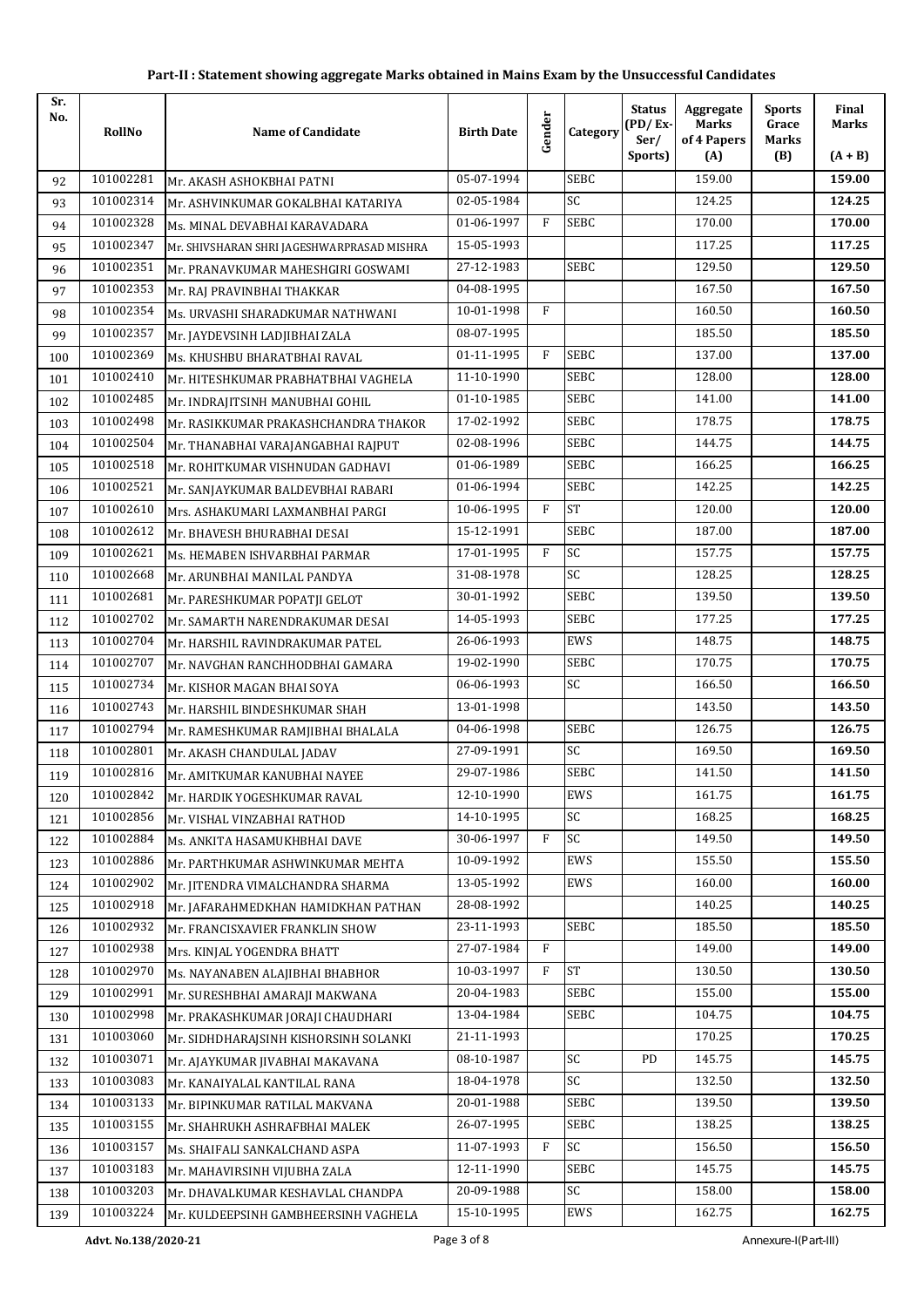| Sr.<br>No. | RollNo               | <b>Name of Candidate</b>                | <b>Birth Date</b> | Gender | Category    | <b>Status</b><br>$(PD/Ex-$<br>Ser/ | Aggregate<br><b>Marks</b><br>of 4 Papers | <b>Sports</b><br>Grace<br><b>Marks</b> | Final<br><b>Marks</b> |
|------------|----------------------|-----------------------------------------|-------------------|--------|-------------|------------------------------------|------------------------------------------|----------------------------------------|-----------------------|
|            |                      |                                         |                   |        |             | Sports)                            | (A)                                      | (B)                                    | $(A + B)$             |
| 140        | 101003237            | Mr. NAVIN SHAMJIBHAI CHHANGA            | 11-11-1991        |        | <b>SEBC</b> |                                    | 170.75                                   |                                        | 170.75                |
| 141        | 101003249            | Mr. MUKESH NARESHBHAI VAGHELA           | 15-11-1987        |        | SC          |                                    | 175.75                                   |                                        | 175.75                |
| 142        | 101003308            | Mr. PARAGBHAI RAYMALBHAI RABARI         | 08-07-1981        |        | <b>SEBC</b> |                                    | 147.75                                   |                                        | 147.75                |
| 143        | 101003361            | Ms. MEGHAVIKUMARI SHARDULBHAI CHAUDHARI | 18-03-1993        | F      | <b>ST</b>   |                                    | 137.25                                   |                                        | 137.25                |
| 144        | 101003399            | Mr. DHAVAL ARVINDBHAI PANCHAL           | 13-07-1992        |        | <b>SEBC</b> |                                    | 148.25                                   |                                        | 148.25                |
| 145        | 101003424            | Mr. DHARMENDRA GANPATBHAI CHAVDA        | 07-05-1988        |        | SC          |                                    | 129.75                                   |                                        | 129.75                |
| 146        | 101003473            | Mr. MILIND DAUDBHAI PRAVASI             | 28-08-1992        |        |             |                                    | 167.25                                   |                                        | 167.25                |
| 147        | 101003514            | Mr. RAHULKUMAR MUKESHBHAI CHHATRANI     | 27-07-1993        |        |             |                                    | 147.25                                   |                                        | 147.25                |
| 148        | 101003523            | Mr. VASAN KHIMJI VARCHAND               | 01-01-1989        |        | <b>SEBC</b> |                                    | 171.75                                   |                                        | 171.75                |
| 149        | 101003555            | Mr. RUDRAKSHSINH HARISHSINH RAJPUT      | 12-08-1994        |        |             | Sports                             | 106.00                                   | 05.30                                  | 111.30                |
| 150        | 101003684            | Mr. NARESHKUMAR JETHABHAI KHARA         | 19-02-1990        |        | SC          |                                    | 175.25                                   |                                        | 175.25                |
| 151        | 101003689            | Mr. MEHUL MATRABHAI BHARAVAD            | 05-04-1992        |        | <b>SEBC</b> |                                    | 152.50                                   |                                        | 152.50                |
| 152        | 101003692            | Ms. SAVITRI SITARAMBHAI PATEL           | 05-07-1996        | F      |             |                                    | 149.25                                   |                                        | 149.25                |
| 153        | 101003719            | Mr. ASHOKKUMAR PATABHAI CHAUDHARI       | 09-08-1992        |        | SEBC        |                                    | 124.50                                   |                                        | 124.50                |
| 154        | 101003726            | Mr. SHIVPALSINH ASHWINSINH VAGHELA      | 21-07-1997        |        |             |                                    | 159.50                                   |                                        | 159.50                |
| 155        | 101003747            | Mr. PRAKASHBHAI BABUBHAI PARMAR         | 18-08-1993        |        | SC          |                                    | 148.75                                   |                                        | 148.75                |
| 156        | 101003763            | Mr. ROHANKUMAR BAKULESHBHAI MACHCHHAR   | 15-10-1996        |        | <b>EWS</b>  |                                    | 154.00                                   |                                        | 154.00                |
| 157        | 101003782            | Mr. MALAY MAHENDRAKUMAR GAMETI          | 11-01-1993        |        | <b>ST</b>   |                                    | 147.75                                   |                                        | 147.75                |
| 158        | 101003831            | Mr. AEJAZ FARUKBHAI BOBDIYAWALA         | 22-12-1991        |        | <b>EWS</b>  |                                    | 152.00                                   |                                        | 152.00                |
| 159        | 101003837            | Ms. RIZWANABANU AHMEDKHAN NAGORI        | 29-05-1983        | F      |             |                                    | 129.25                                   |                                        | 129.25                |
| 160        | 101003900            | Mr. TARAK ASHOKKUMAR THAKER             | 03-10-1989        |        |             |                                    | 156.00                                   |                                        | 156.00                |
| 161        | 101003904            | Mr. JAYESH GUNVANTBHAI VALA             | 03-09-1997        |        | <b>SEBC</b> |                                    | 169.25                                   |                                        | 169.25                |
| 162        | 101003916            | Mrs. SUDHA SANDEEP VADHER               | 15-04-1984        | F      |             |                                    | 135.75                                   |                                        | 135.75                |
| 163        | 101003928            | Mr. VINODBHAI DANJIBHAI CHAUHAN         | 13-02-1989        |        | SC          |                                    | 151.75                                   |                                        | 151.75                |
| 164        | 101003943            | Ms. RUTVA ATULBHAI LANGALIA             | 02-08-1987        | F      |             |                                    | 179.25                                   |                                        | 179.25                |
| 165        | 101003968            | Mr. ASHISH BHADUBHAI RATHAWA            | 31-12-1993        |        | <b>ST</b>   |                                    | 146.50                                   |                                        | 146.50                |
| 166        | 101003969            | Ms. PRIYA PRAKASHCHANDRA KALA           | 27-11-1992        | F      | <b>SC</b>   |                                    | 159.25                                   |                                        | 159.25                |
| 167        | 101003970            | Ms. YOGESHWARIBA DHARMENDRASINH ZALA    | 04-03-1994        | F      |             |                                    | 171.00                                   |                                        | 171.00                |
| 168        | 101003973            | Mr. MANOJKUMAR KANUBHAI BARIA           | 23-12-1986        |        | <b>ST</b>   |                                    | 123.50                                   |                                        | 123.50                |
| 169        | 101004025            | Mr. BHAVIKKUMAR ISHWARDAN GADHAVI       | 28-04-1996        |        | <b>SEBC</b> |                                    | 178.50                                   |                                        | 178.50                |
| 170        | 101004059            | Mr. BAHADUR VINODBHAI JADAV             | 16-06-1997        |        | SEBC        |                                    | 166.50                                   |                                        | 166.50                |
| 171        | 101004078            | Ms. DIPALIKUMARI NANUBHAI UMEDA         | 01-10-1993        | F      | SC          |                                    | 147.25                                   |                                        | 147.25                |
| 172        | 101004124            | Mr. SIDDHRAJSINH DIPSINHJI GOHIL        | 19-05-1998        |        | <b>SEBC</b> | Sports                             | 140.25                                   | 07.01                                  | 147.26                |
| 173        | 101004127            | Mr. MAHMMADAZAZ MAHMMADBHAI KHALANI     | 14-10-1993        |        | <b>SEBC</b> |                                    | 134.00                                   |                                        | 134.00                |
| 174        | 101004170            | Mr. SANDIPKUMAR RAMJIBHAI KATARA        | 29-05-1981        |        | <b>ST</b>   |                                    | 103.50                                   |                                        | 103.50                |
| 175        | 101004179            | Ms. KRISHNA CHHAGANBHAI AHIR            | 19-08-1994        | F      | <b>SEBC</b> |                                    | 145.25                                   |                                        | 145.25                |
| 176        | 101004185            | Mr. RAJANKUMAR PUKHRAJ NAGAR            | 03-03-1994        |        |             |                                    | 153.25                                   |                                        | 153.25                |
| 177        | 101004189            | Mr. MAHESHBHAI KARAMSHIBHAI DESAI       | 01-03-1990        |        | <b>SEBC</b> |                                    | 85.75                                    |                                        | 85.75                 |
| 178        | 101004196            | Mr. DHARMESH KARAMASIBHAI DESAI         | 11-12-1988        |        | <b>SEBC</b> |                                    | 175.75                                   |                                        | 175.75                |
| 179        | 101004208            | Mr. DIPEN VIJAYKUMAR PARIKH             | 17-12-1988        |        | EWS         |                                    | 175.75                                   |                                        | 175.75                |
| 180        | 101004216            | Mr. MAHMADUVESH HABIBKHAN GHASURA       | 02-11-1992        |        | <b>SEBC</b> |                                    | 187.25                                   |                                        | 187.25                |
| 181        | 101004218            | Mr. YOGENDRABHAI BABUBHAI BARANDA       | 02-05-1991        |        | <b>ST</b>   |                                    | 109.00                                   |                                        | 109.00                |
| 182        | 101004251            | Mr. SATISHKUMAR LALJIBHAI PRAJAPATI     | 09-08-1992        |        | <b>SEBC</b> |                                    | 125.50                                   |                                        | 125.50                |
| 183        | 101004258            | Mr. MOHAMMEDFARHAN MOHAMMEDSALIM SHAIKH | 02-07-1996        |        |             |                                    | 133.25                                   |                                        | 133.25                |
| 184        | 101004288            | Mr. PRAKASHBHAI NAJABHAI HELAIYA        | 25-06-1989        |        | SC          |                                    | 142.50                                   |                                        | 142.50                |
| 185        | 101004293            | Mr. MANOJKUMAR GHANSHYAMDAN GADHAVI     | 04-02-1988        |        | <b>SEBC</b> |                                    | 156.25                                   |                                        | 156.25                |
| 186        | 101004327            | Ms. SANGITA PRAHLADBHAI PRAJAPATI       | 12-07-1990        | F      | <b>SEBC</b> |                                    | 160.50                                   |                                        | 160.50                |
| 187        | 101004333            | Mr. PRASHANTKUMAR MULJIBHAI PATANI      | 21-07-1980        |        | <b>SEBC</b> |                                    | 124.25                                   |                                        | 124.25                |
|            | Advt. No.138/2020-21 |                                         | Page 4 of 8       |        |             |                                    |                                          | Annexure-I(Part-III)                   |                       |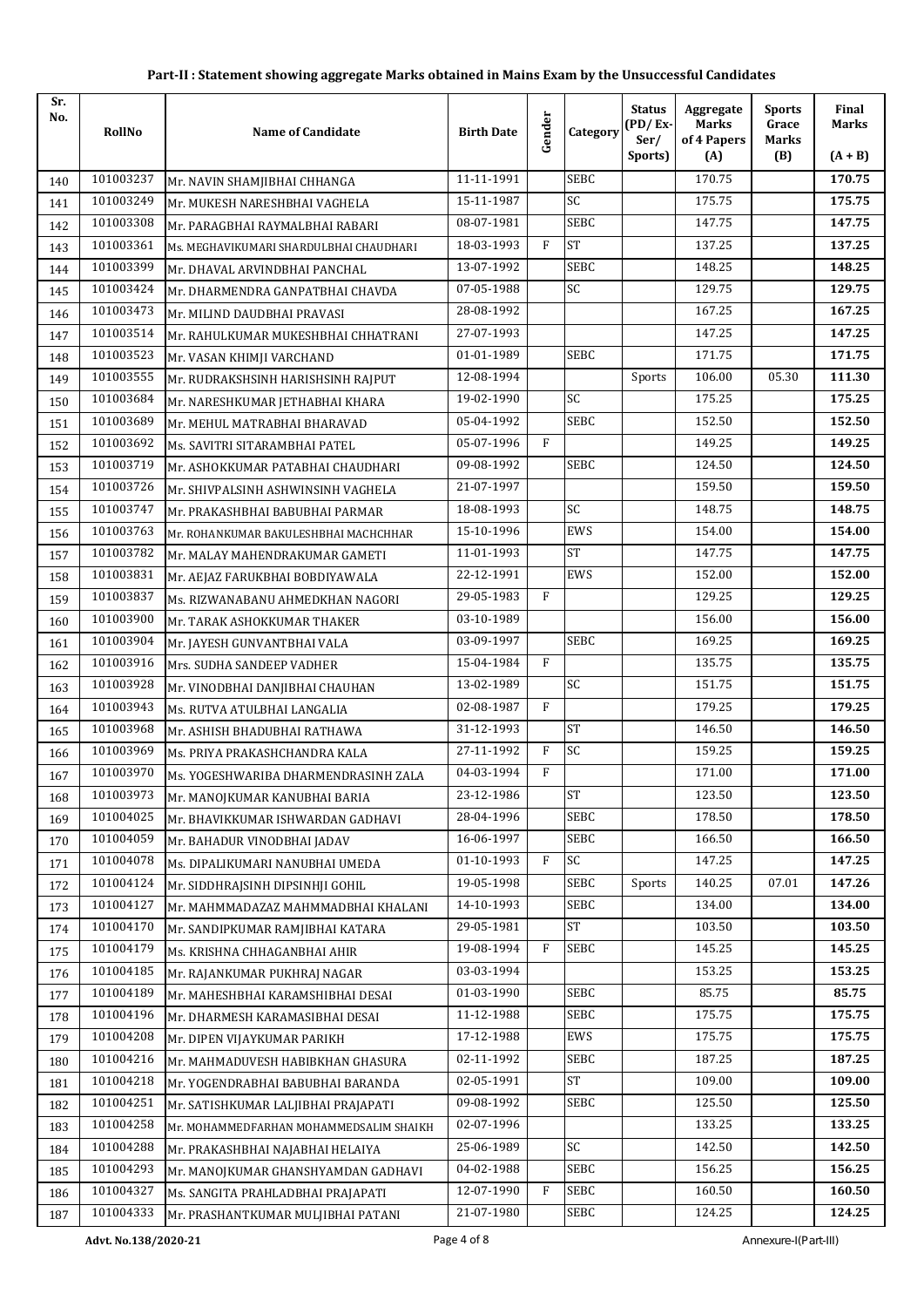| Sr.<br>No. | RollNo    | <b>Name of Candidate</b>                 | <b>Birth Date</b> | Gender | Category        | <b>Status</b><br>$(PD/Ex-$<br>Ser/ | Aggregate<br><b>Marks</b><br>of 4 Papers | <b>Sports</b><br>Grace<br>Marks | Final<br><b>Marks</b> |
|------------|-----------|------------------------------------------|-------------------|--------|-----------------|------------------------------------|------------------------------------------|---------------------------------|-----------------------|
|            |           |                                          |                   |        |                 | Sports)                            | (A)                                      | (B)                             | $(A + B)$             |
| 188        | 101004357 | Mr. MAYANKKUMAR KANUBHAI PARMAR          | 06-07-1997        |        | SC              |                                    | 145.00                                   |                                 | 145.00                |
| 189        | 101004392 | Ms. SONAL KISHORBHAI PABARI              | 13-04-1985        | F      |                 |                                    | 156.75                                   |                                 | 156.75                |
| 190        | 101004394 | Mr. KRUNALSINH MAHOBATSINH CHAUHAN       | 25-06-1987        |        |                 |                                    | 166.50                                   |                                 | 166.50                |
| 191        | 101004407 | Ms. DARSHANA BACHUBHAI VAGHELA           | 06-02-1984        | F      | <b>SEBC</b>     |                                    | 156.50                                   |                                 | 156.50                |
| 192        | 101004428 | Mr. DHAVALKUMAR RAMJIBHAI SOLANKI        | 27-08-1993        |        | <b>SEBC</b>     |                                    | 140.00                                   |                                 | 140.00                |
| 193        | 101004445 | Mr. NAGRAJKUMAR JORUBHAI KHACHAR         | 13-02-1992        |        | <b>SEBC</b>     |                                    | 167.00                                   |                                 | 167.00                |
| 194        | 101004454 | Mr. RAKESHKUMAR MAGANLAL PARMAR          | 06-10-1983        |        | SC              |                                    | 126.50                                   |                                 | 126.50                |
| 195        | 101004459 | Mr. MOIN MOHAMMEDHUSEN SHAIKH            | 09-05-1993        |        | EWS             |                                    | 179.25                                   |                                 | 179.25                |
| 196        | 101004484 | Mr. UPENDRAKUMAR MAGANBHAI VASAVA        | 03-09-1995        |        | <b>ST</b>       |                                    | 112.75                                   |                                 | 112.75                |
| 197        | 101004508 | Mr. DHAVAL KODARBHAI PRAJAPATI           | 19-05-1984        |        | <b>SEBC</b>     |                                    | 126.00                                   |                                 | 126.00                |
| 198        | 101004553 | Mr. AMIT RAMESHBHAI KHUDADHARA           | 12-04-1994        |        | <b>SC</b>       |                                    | 164.75                                   |                                 | 164.75                |
| 199        | 101004569 | Ms. POOJA HARGOVANBHAI PARMAR            | 06-10-1994        | F      | <b>SC</b>       |                                    | 147.75                                   |                                 | 147.75                |
| 200        | 101004579 | Mr. CHHAGAN JEEBHAI DESAI                | 09-10-1992        |        | <b>SEBC</b>     |                                    | 154.00                                   |                                 | 154.00                |
| 201        | 101004600 | Mr. NAVINKUMAR RAMESHLAL PATANI          | 17-11-1990        |        | <b>SEBC</b>     |                                    | 169.00                                   |                                 | 169.00                |
| 202        | 101004609 | Mr. KETANKUMAR GIRISHBHAI SUMESARA       | 29-04-1990        |        | $\overline{SC}$ |                                    | 159.00                                   |                                 | 159.00                |
| 203        | 101004632 | Mr. DEVARSHI PRAVINBHAI PATEL            | 14-11-1994        |        | <b>EWS</b>      |                                    | 175.50                                   |                                 | 175.50                |
| 204        | 101004633 | Mr. AJAY CHATURBHAI PARMAR               | 31-05-1988        |        | SC              |                                    | 141.50                                   |                                 | 141.50                |
| 205        | 101004643 | Ms. FARHIN GAFARBHAI SAMA                | 14-04-1997        | F      | <b>SEBC</b>     |                                    | 150.00                                   |                                 | 150.00                |
| 206        | 101004681 | Ms. PRYANKABEN RAMESHBHAI VADHER         | 05-01-1994        | F      | SEBC            |                                    | 175.00                                   |                                 | 175.00                |
| 207        | 101004687 | Mr. AKHILESH PANKAJBHAI GOR              | 11-02-1992        |        |                 |                                    | 163.00                                   |                                 | 163.00                |
| 208        | 101004708 | Mr. DARSHIL BABUBHAI BAROT               | 16-09-1997        |        | <b>SC</b>       |                                    | 141.00                                   |                                 | 141.00                |
| 209        | 101004709 | Mr. MEHUL DINESHBHAI PATEL               | 31-08-1989        |        | EWS             |                                    | 161.50                                   |                                 | 161.50                |
| 210        | 101004710 | Mr. PANKAJKUMAR RAMESHBHAI CHAUDHARY     | 15-10-1993        |        | <b>SEBC</b>     |                                    | 138.00                                   |                                 | 138.00                |
| 211        | 101004745 | Mr. AMRUT SOMABHAI PARMAR                | 15-09-1984        |        | SC              |                                    | 119.00                                   |                                 | 119.00                |
| 212        | 101004775 | Mr. RAMESHKUMAR SHANKARBHAI PATEL        | 10-01-1985        |        | <b>SEBC</b>     |                                    | 119.25                                   |                                 | 119.25                |
| 213        | 101004784 | Mr. ANANT MOTILAL MAURYA                 | 16-05-1991        |        |                 |                                    | 150.00                                   |                                 | 150.00                |
| 214        | 101004824 | Ms. MITTALBEN DIPAKKUMAR TAPODHAN        | 21-10-1995        | F      |                 |                                    | 145.75                                   |                                 | 145.75                |
| 215        | 101004827 | Mr. PRATIK RAJUBHAI CHAVDA               | 27-04-1991        |        | SEBC            |                                    | 169.75                                   |                                 | 169.75                |
| 216        | 101004847 | Mr. SURESHKUMAR BHAGVANBHAI CHAUDHARI    | 15-06-1987        |        | <b>SEBC</b>     |                                    | 175.00                                   |                                 | 175.00                |
| 217        | 101004854 | Mr. MOHASINHUSAIN RAHEMANBHAI TALAT      | 04-07-1989        |        | SEBC            |                                    | 149.75                                   |                                 | 149.75                |
| 218        | 101004877 | Ms. BINAL JAYESHKUMAR BAROT              | 21-03-1991        | F      | SEBC            |                                    | 123.00                                   |                                 | 123.00                |
| 219        | 101004890 | Mr. RUSHI PARESH BHAGAT                  | 30-03-1994        |        | SEBC            |                                    | 155.75                                   |                                 | 155.75                |
| 220        | 101004942 | Mr. ARJUNSINGH KARANSINGH RAJPUT         | 23-05-1994        |        |                 |                                    | 178.50                                   |                                 | 178.50                |
| 221        | 101004958 | Mr. MUKESHBHAI TARAJI CHAUDHARY          | 25-07-1993        |        | SEBC            |                                    | 146.00                                   |                                 | 146.00                |
| 222        | 101004966 | Mr. RAHULKUMAR HARESHKUMAR JOSHI         | 09-11-1988        |        |                 |                                    | 150.00                                   |                                 | 150.00                |
| 223        | 101005021 | Mr. NADIM AHMEDBHAI SHAIKH               | 11-05-1985        |        |                 |                                    | 146.75                                   |                                 | 146.75                |
| 224        | 101005042 | Mr. VIPULKUMAR MAGSINH PARMAR            | 01-04-1985        |        | <b>ST</b>       |                                    | 126.50                                   |                                 | 126.50                |
| 225        | 101005069 | Mr. PARAG MANOJKUMAR BHAGORA             | 22-06-1986        |        | <b>ST</b>       |                                    | 126.00                                   |                                 | 126.00                |
| 226        | 101005154 | Mr. NARESHKUMAR GALBABHAI BHAMBHI        | 31-01-1984        |        | SC              |                                    | 103.25                                   |                                 | 103.25                |
| 227        | 101005173 | Mr. NIKUL NARESHBHAI PARMAR              | 28-12-1997        |        | SC              |                                    | 122.50                                   |                                 | 122.50                |
| 228        | 101005193 | Mr. VIJAYSINH DHIRUBHAI PARMAR           | 20-06-1993        |        | <b>SEBC</b>     |                                    | 171.50                                   |                                 | 171.50                |
| 229        | 101005221 | Mr. DIPAKKUMAR PRABHULAL THAKKAR         | 13-02-1986        |        | EWS             |                                    | 143.25                                   |                                 | 143.25                |
| 230        | 101005256 | Mr. JITENDRAKUMAR DAHYABHAI PARMAR       | 22-10-1991        |        | $\mathsf{SC}$   |                                    | 156.00                                   |                                 | 156.00                |
| 231        | 101005300 | Mr. MOHAMMEDSHAHID MOHAMMED HANIF SHAIKH | 27-03-1992        |        | SEBC            |                                    | 145.25                                   |                                 | 145.25                |
| 232        | 101005308 | Mr. SUNILKUMAR NATVARLAL NAI             | 22-09-1984        |        |                 |                                    | 130.75                                   |                                 | 130.75                |
| 233        | 101005321 | Mr. ANIRUDDHSINH HARESHKUMAR GADHAVI     | 04-07-1990        |        | SEBC            |                                    | 174.25                                   |                                 | 174.25                |
| 234        | 101005371 | Mr. KETAN RAMESHBHAI VALA                | 17-08-1992        |        | SC              |                                    | 150.25                                   |                                 | 150.25                |
| 235        | 101005376 | Ms. SHIVANI RAJESHBHAI PATHAK            | 02-11-1995        | F      |                 |                                    | 150.00                                   |                                 | 150.00                |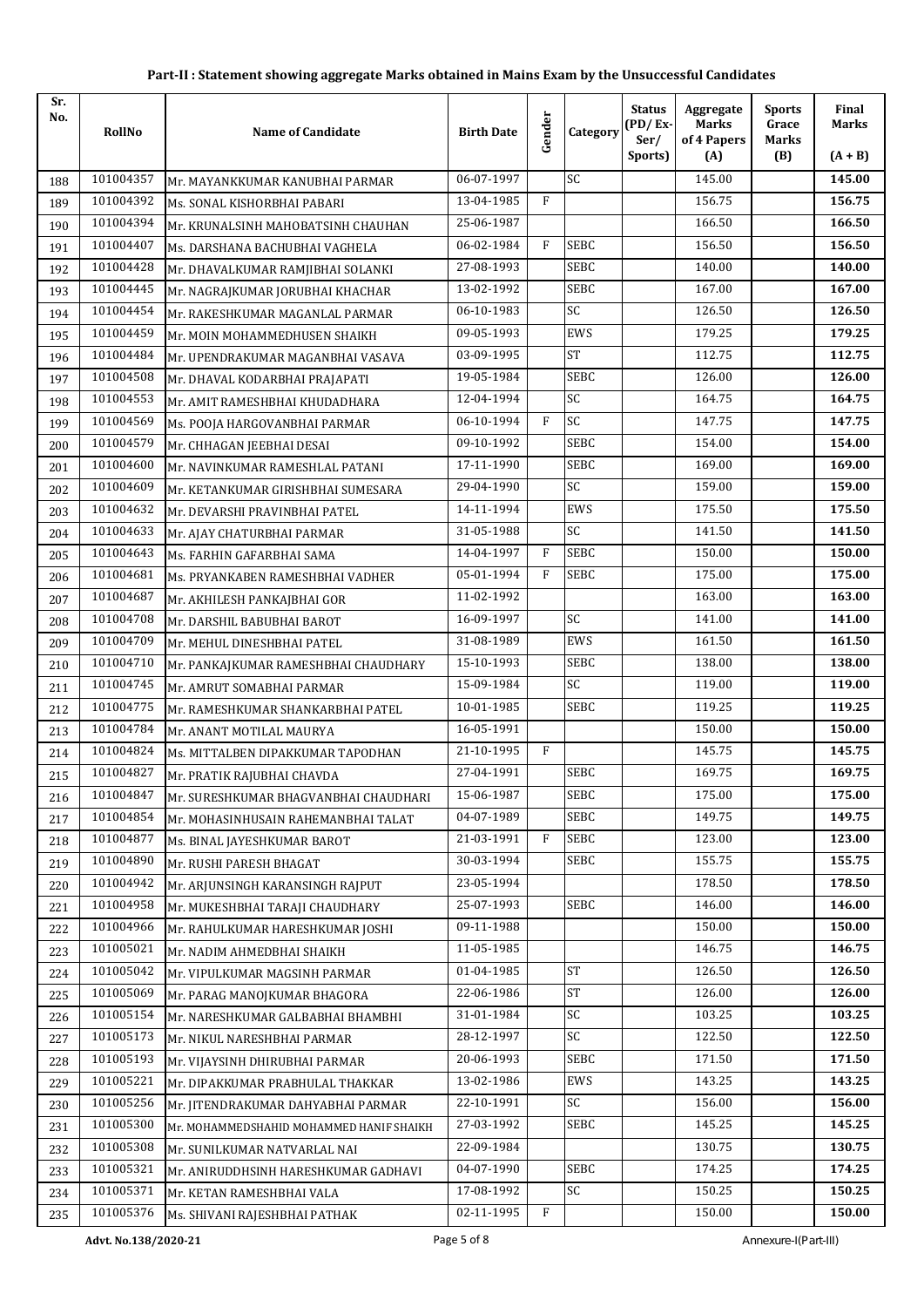| Sr.<br>No. | RollNo    | <b>Name of Candidate</b>                | <b>Birth Date</b> | Gender       | Category    | <b>Status</b><br>$(PD/Ex-$<br>Ser/ | Aggregate<br><b>Marks</b><br>of 4 Papers | <b>Sports</b><br>Grace<br>Marks | Final<br><b>Marks</b> |
|------------|-----------|-----------------------------------------|-------------------|--------------|-------------|------------------------------------|------------------------------------------|---------------------------------|-----------------------|
|            |           |                                         |                   |              |             | Sports)                            | (A)                                      | (B)                             | $(A + B)$             |
| 236        | 101005378 | Mr. AVINASH BADHABHAI SOLANKI           | 05-10-1992        |              | SC          |                                    | 155.00                                   |                                 | 155.00                |
| 237        | 101005423 | Ms. HETAL KHIMJIBHAI PARMAR             | 28-07-1995        | F            | SC          |                                    | 159.25                                   |                                 | 159.25                |
| 238        | 101005431 | Ms. VAISHALI KANTILAL PRAJAPATI         | 23-09-1987        | F            | <b>SEBC</b> |                                    | 154.75                                   |                                 | 154.75                |
| 239        | 101005441 | Ms. RITABEN MANILAL PATEL               | 06-07-1979        | F            |             |                                    | 116.75                                   |                                 | 116.75                |
| 240        | 101005467 | Mr. AKSHAYSINH DIGVIJAYSINH RANA        | 05-03-1995        |              | EWS         |                                    | 179.25                                   |                                 | 179.25                |
| 241        | 101005472 | Mr. RAVI JOGAJI VAGHELA                 | 02-02-1994        |              | <b>SEBC</b> |                                    | 160.25                                   |                                 | 160.25                |
| 242        | 101005473 | Mr. DIVYARAJSINH BHUPENDRASINH JADEJA   | 24-08-1994        |              | <b>EWS</b>  |                                    | 139.25                                   |                                 | 139.25                |
| 243        | 101005478 | Mr. HARKISHANSINH MAHAVIRSINH RATHOD    | 16-07-1996        |              |             |                                    | 132.25                                   |                                 | 132.25                |
| 244        | 101005489 | Mr. GOPAL NARAN KARAMUR                 | 20-03-1993        |              | <b>SEBC</b> |                                    | 159.75                                   |                                 | 159.75                |
| 245        | 101005499 | Mr. MOHAMMEDARSH MOHAMMEDRAFIK GHANCHI  | 03-06-1995        |              | <b>SEBC</b> |                                    | 160.25                                   |                                 | 160.25                |
| 246        | 101005504 | Mr. MAHESHBHAI SHANTUBHAI DANGAR        | 27-10-1997        |              | <b>SEBC</b> |                                    | 174.50                                   |                                 | 174.50                |
| 247        | 101005506 | Mr. DINESHBHAI RAMESHBHAI BHATIYA       | 30-06-1994        |              | SC          |                                    | 161.75                                   |                                 | 161.75                |
| 248        | 101005532 | Mr. NITESHKUMAR NANJIBHAI BARANDA       | 01-06-1981        |              | <b>ST</b>   |                                    | 142.50                                   |                                 | 142.50                |
| 249        | 101005551 | Mr. DIVYESH RAMESHBHAI PATEL            | 13-01-1989        |              | <b>EWS</b>  |                                    | 166.75                                   |                                 | 166.75                |
| 250        | 101005571 | Mr. NIRAJKUMAR KIRITBHAI MAHIDA         | 31-12-1994        |              | SC          |                                    | 156.50                                   |                                 | 156.50                |
| 251        | 101005598 | Mr. VARJANGA DEVA GARCHAR               | 15-06-1988        |              | <b>ST</b>   |                                    | 140.25                                   |                                 | 140.25                |
| 252        | 101005609 | Mr. KAUSHIK RAMESHBHAI UKANI            | 16-04-1994        |              | EWS         |                                    | 132.75                                   |                                 | 132.75                |
| 253        | 101005615 | Mr. JIGAR LAXMANBHAI PATEL              | 27-08-1996        |              |             |                                    | 179.00                                   |                                 | 179.00                |
| 254        | 101005630 | Mr. RAJESH RUPJIBHAI VASAVA             | 01-03-1984        |              | <b>ST</b>   |                                    | 123.25                                   |                                 | 123.25                |
| 255        | 101005632 | Ms. DHARA KIRTIKUMAR RANA               | 22-11-1979        | F            | SC          |                                    | 136.50                                   |                                 | 136.50                |
| 256        | 101005672 | Mr. AEZAZAHEMAD MAHMADYUNUS MALEK       | 24-07-1996        |              | <b>SEBC</b> |                                    | 154.50                                   |                                 | 154.50                |
| 257        | 101005680 | Mr. KAVISH ROHITKUMAR SHAH              | 25-07-1995        |              |             |                                    | 164.25                                   |                                 | 164.25                |
| 258        | 101005684 | Mr. BHAVIK RAJNIKANT MODI               | 05-09-1992        |              | <b>SEBC</b> |                                    | 161.50                                   |                                 | 161.50                |
| 259        | 101005714 | Mr. RUPESHKUMAR RAMESHBHAI VASAVA       | 20-04-1989        |              | <b>ST</b>   |                                    | 78.50                                    |                                 | 78.50                 |
| 260        | 101005732 | Ms. MITTAL JASHVANTSINH PARMAR          | 30-06-1987        | F            |             |                                    | 147.25                                   |                                 | 147.25                |
| 261        | 101005742 | Mr. HARESHKUMAR DHARAMANBHAI CHAVDA     | 06-10-1989        |              | <b>SEBC</b> |                                    | 183.75                                   |                                 | 183.75                |
| 262        | 101005774 | Mr. OMDEVSINH NIRMALSINH CHUDASAMA      | 22-03-1989        |              | EWS         |                                    | 166.50                                   |                                 | 166.50                |
| 263        | 101005796 | Mr. MILANKUMAR KIRITBHAI PARMAR         | 18-12-1989        |              | SC          |                                    | 158.75                                   |                                 | 158.75                |
| 264        | 101005810 | Ms. MONALI MANUBHAI HIRANI              | 31-10-1994        | F            |             |                                    | 176.25                                   |                                 | 176.25                |
| 265        | 101005827 | Mr. SHAILESHKUMAR BHIMJIBHAI MODIYA     | 10-05-1985        |              | ST          |                                    | 130.75                                   |                                 | 130.75                |
| 266        | 101005876 | Mr. SANJAYKUMAR ISHVARLAL DESAI         | 05-07-1983        |              | SEBC        |                                    | 162.00                                   |                                 | 162.00                |
| 267        | 101005877 | Mr. BHAVESH SHIVRAMBHAI DESAI           | 24-12-1992        |              | SEBC        |                                    | 180.00                                   |                                 | 180.00                |
| 268        | 101005890 | Mr. SUNNY VIJAYKUMAR SHAH               | 29-06-1988        |              |             |                                    | 126.75                                   |                                 | 126.75                |
| 269        | 101005926 | Mr. MAHIPALSINH NARENDRASINH JADEJA     | 02-01-1994        |              | EWS         |                                    | 169.00                                   |                                 | 169.00                |
| 270        | 101005953 | Ms. NEHALBEN RATANSINH GADHAVI          | 31-03-1994        | F            | SEBC        |                                    | 159.50                                   |                                 | 159.50                |
| 271        | 101005974 | Ms. KAJAL BABUBHAI SANGADA              | 18-11-1995        | F            | ST          |                                    | 143.00                                   |                                 | 143.00                |
| 272        | 101005991 | Ms. KRISHNA RAJNIKANT RATHOD            | 17-08-1995        | $\mathbf{F}$ | SC          |                                    | 168.25                                   |                                 | 168.25                |
| 273        | 101005994 | Mr. VIJAYSINH JETHABHAI SINDHAV         | 15-06-1993        |              | <b>SEBC</b> |                                    | 138.75                                   |                                 | 138.75                |
| 274        | 101006010 | Mr. CHIRAG HIMMATBHAI TARPARA           | 26-03-1982        |              | EWS         |                                    | 172.25                                   |                                 | 172.25                |
| 275        | 101006026 | Mrs. HETAL ARPITBHAI PANDIT             | 15-11-1984        | F            |             |                                    | 142.50                                   |                                 | 142.50                |
| 276        | 101006038 | Mr. ADITYA TARUN PANCHOLI               | 06-08-1996        |              |             |                                    | 131.25                                   |                                 | 131.25                |
| 277        | 101006045 | Mr. MUKESHKUMAR JETHABHAI PARMAR        | 10-10-1985        |              | SC          |                                    | 141.00                                   |                                 | 141.00                |
| 278        | 101006059 | Ms. DISHA ARUNBHAI TRIVEDI              | 18-07-1984        | F            |             |                                    | 176.75                                   |                                 | 176.75                |
| 279        | 101006094 | Ms. DARSHANABAHEN RAMANLAL RAVAL        | 04-03-1995        | F            | EWS         |                                    | 146.00                                   |                                 | 146.00                |
| 280        | 101006109 | Mr. MUDASSARHUSAIN MOHAMMEDHUSAIN KAGZI | 03-04-1987        |              | EWS         |                                    | 167.25                                   |                                 | 167.25                |
| 281        | 101006111 | Mr. RAVI MANSUKHBHAI NAKUM              | 03-05-1996        |              | <b>SEBC</b> | Sports                             | 166.25                                   | 08.31                           | 174.56                |
| 282        | 101006153 | Mr. ASHVIN HARIBHAI LUNAGARIYA          | 03-08-1991        |              | EWS         |                                    | 151.25                                   |                                 | 151.25                |
| 283        | 101006157 | Mr. BHAVYANKKUMAR LABHASHANKAR PANDYA   | 10-08-1984        |              |             |                                    | 135.25                                   |                                 | 135.25                |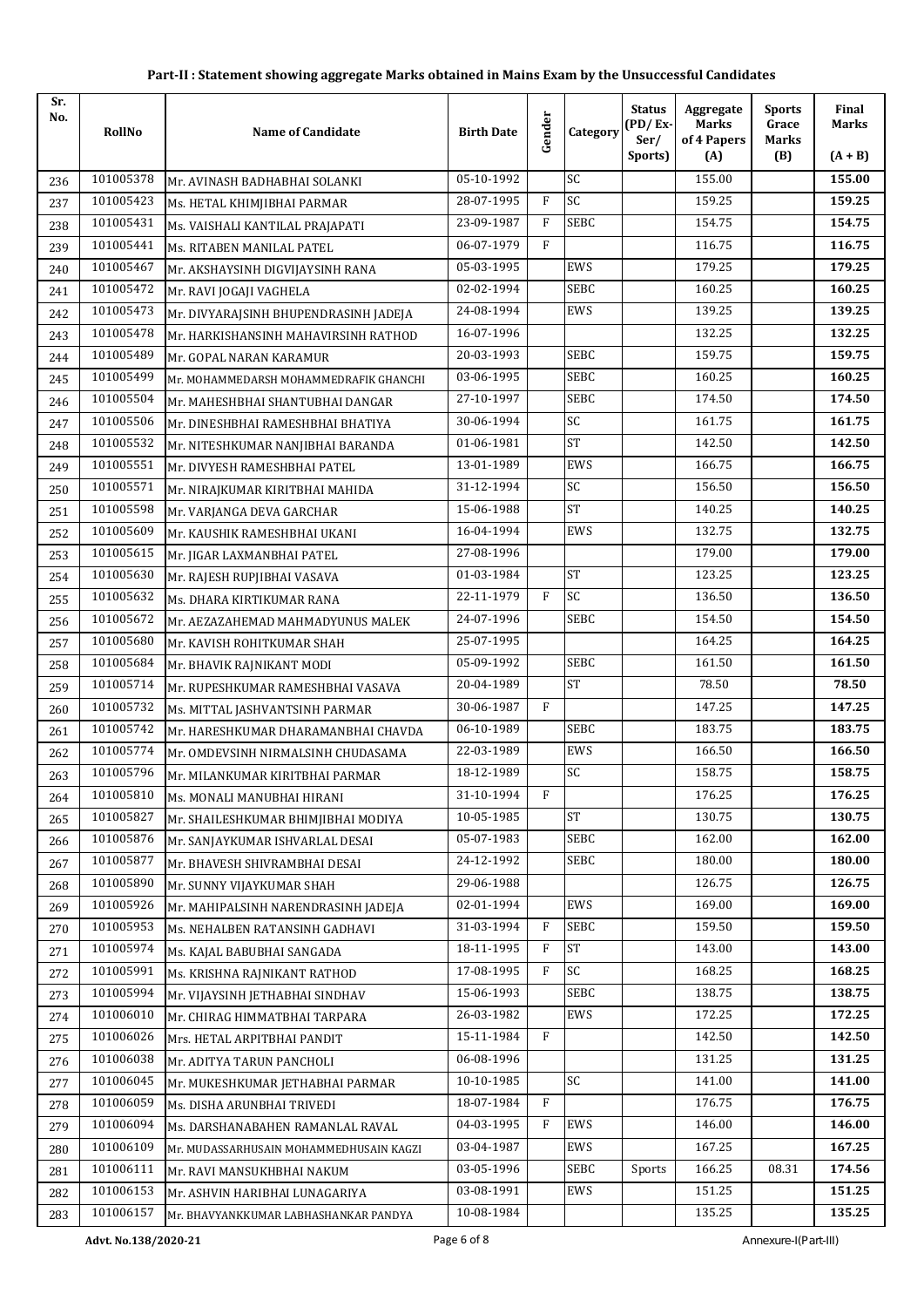| Sr.<br>No. | RollNo               | <b>Name of Candidate</b>             | <b>Birth Date</b> | Gender | Category    | <b>Status</b><br>$(PD/Ex-$<br>Ser/ | Aggregate<br><b>Marks</b><br>of 4 Papers | <b>Sports</b><br>Grace<br><b>Marks</b> | Final<br><b>Marks</b> |
|------------|----------------------|--------------------------------------|-------------------|--------|-------------|------------------------------------|------------------------------------------|----------------------------------------|-----------------------|
|            |                      |                                      |                   |        |             | Sports)                            | (A)                                      | (B)                                    | $(A + B)$             |
| 284        | 101006187            | Mr. MANISHKUMAR VITTHALBHAI MAKWANA  | 12-07-1991        |        | SC          |                                    | 140.75                                   |                                        | 140.75                |
| 285        | 101006195            | Mr. SHAILENDRA GHISAJI GAUD          | 25-07-1986        |        | EWS         |                                    | 132.25                                   |                                        | 132.25                |
| 286        | 101006196            | Mr. MANISHKUMAR DILIPBHAI VAGHELA    | 10-06-1989        |        | SC          |                                    | 113.25                                   |                                        | 113.25                |
| 287        | 101006198            | Mr. RAMESHBHAI MALDEBHAI MARIYA      | 30-05-1991        |        | <b>SEBC</b> |                                    | 140.00                                   |                                        | 140.00                |
| 288        | 101006204            | Mr. MEGHAJI RAGHAVJIBHAI MATIYA      | 26-12-1994        |        | <b>SEBC</b> |                                    | 136.50                                   |                                        | 136.50                |
| 289        | 101006211            | Mr. KISHANKUMAR JITUBHAI KAPATEL     | 07-05-1992        |        |             |                                    | 163.25                                   |                                        | 163.25                |
| 290        | 101006223            | Mr. MIHIRSINH JASHVANTSINH PARMAR    | 17-12-1989        |        | EWS         |                                    | 174.75                                   |                                        | 174.75                |
| 291        | 101006224            | Mr. DHAVAL BHAVARSING PUROHIT        | 07-11-1994        |        | EWS         |                                    | 181.00                                   |                                        | 181.00                |
| 292        | 101006232            | Mr. VIPULKUMAR PRADIPBHAI DESAI      | 01-02-1993        |        | <b>SEBC</b> |                                    | 144.00                                   |                                        | 144.00                |
| 293        | 101006261            | Mr. NITINKUMAR PASHABHAI PATEL       | 27-04-1986        |        | <b>EWS</b>  |                                    | 157.00                                   |                                        | 157.00                |
| 294        | 101006277            | Ms. PRIYANKA BABULAL ACHARYA         | 13-06-1989        | F      | <b>SC</b>   |                                    | 171.50                                   |                                        | 171.50                |
| 295        | 101006289            | Mr. MAYURSINH BHAVSINH JADEJA        | 14-08-1996        |        | EWS         |                                    | 142.50                                   |                                        | 142.50                |
| 296        | 101006337            | Mr. NIKUNJKUMAR DAHYABHAI PARMAR     | 17-11-1982        |        | SEBC        |                                    | 172.50                                   |                                        | 172.50                |
| 297        | 101006362            | Mr. PANKAJKUMAR BHIKHABHAI PARMAR    | 30-08-1995        |        | SC          |                                    | 142.50                                   |                                        | 142.50                |
| 298        | 101006367            | Mr. BHARATKUMAR LALJIBHAI SAVALIYA   | 11-02-1991        |        |             |                                    | 182.75                                   |                                        | 182.75                |
| 299        | 101006372            | Ms. JAGRUTI KIRITBHAI JADAV          | 27-10-1979        | F      | SC          |                                    | 145.75                                   |                                        | 145.75                |
| 300        | 101006373            | Mr. ALPESHGIRI UMESHGIRI GOSWAMI     | 14-10-1984        |        | <b>SEBC</b> |                                    | 152.25                                   |                                        | 152.25                |
| 301        | 101006407            | Mrs. PREETI KANTILAL MAKWANA         | 18-12-1981        | F      | SC          |                                    | 138.00                                   |                                        | 138.00                |
| 302        | 101006444            | Mr. MANOJ NARANBHAI PATANI           | 09-04-1996        |        | <b>SEBC</b> |                                    | 125.75                                   |                                        | 125.75                |
| 303        | 101006446            | Mrs. MEGHA RAVI PATEL                | 12-04-1995        | F      |             |                                    | 124.25                                   |                                        | 124.25                |
| 304        | 101006463            | Mr. JAYESHKUMAR SHIVRAMBHAI MALI     | 12-08-1993        |        | <b>SEBC</b> |                                    | 164.00                                   |                                        | 164.00                |
| 305        | 101006501            | Mr. HASMUKH KHIMJIBHAI VAGH          | 06-11-1985        |        | SC          |                                    | 116.75                                   |                                        | 116.75                |
| 306        | 101006503            | Mr. NILESH RANCHHODBHAI KHORANI      | 01-06-1993        |        | SEBC        |                                    | 141.50                                   |                                        | 141.50                |
| 307        | 101006549            | Mr. DARSHAN JITENDRABHAI PANDYA      | 04-08-1996        |        |             |                                    | 158.75                                   |                                        | 158.75                |
| 308        | 101006550            | Mr. NEEL KIRANKUMAR SHAH             | 22-02-1995        |        |             |                                    | 157.25                                   |                                        | 157.25                |
| 309        | 101006558            | Mr. VINUJI JAYANTIJI THAKOR          | 29-09-1994        |        | <b>SEBC</b> |                                    | 173.75                                   |                                        | 173.75                |
| 310        | 101006560            | Mr. BHARATKUMAR PREMJIBHAI VALA      | 03-11-1981        |        | SEBC        |                                    | 144.00                                   |                                        | 144.00                |
| 311        | 101006581            | Ms. SHRADDHA TIKESH KUMARI           | 10-08-1989        | F      | SC          |                                    | 159.25                                   |                                        | 159.25                |
| 312        | 101006591            | Mr. RAJENDRAKUMAR SETANJI BIHOLA     | 11-12-1990        |        |             |                                    | 145.50                                   |                                        | 145.50                |
| 313        | 101006596            | Mr. NILAYKUMAR RAJUBHAI SOLANKI      | 10-09-1994        |        | <b>SEBC</b> |                                    | 123.75                                   |                                        | 123.75                |
| 314        | 101006609            | Mr. DALPATSINH BALVANTSINH PARMAR    | 15-08-1995        |        | <b>SEBC</b> |                                    | 123.50                                   |                                        | 123.50                |
| 315        | 101006695            | Mr. PINAKINKUMAR BHIKHABHAI PARMAR   | 05-10-1983        |        | SC          |                                    | 151.50                                   |                                        | 151.50                |
| 316        | 101006731            | Mrs. KINNARIBAHEN RAMESHBHAI PATEL   | 12-12-1989        | F      | EWS         |                                    | 151.00                                   |                                        | 151.00                |
| 317        | 101006772            | Mr. ALPESHBHAI HIMMATBHAI ZALA       | 18-06-1991        |        | SC          |                                    | 181.25                                   |                                        | 181.25                |
| 318        | 101006781            | Mr. YUVRAJ DHIRUBHAI VALA            | 05-04-1994        |        | <b>SEBC</b> |                                    | 118.00                                   |                                        | 118.00                |
| 319        | 101006829            | Mr. PARTH GIRISHKUMAR BAROT          | 26-03-1994        |        |             |                                    | 142.00                                   |                                        | 142.00                |
| 320        | 101006919            | Mr. BHARGAV KESHAVBHAI JADAV         | 28-01-1995        |        | SC          |                                    | 163.75                                   |                                        | 163.75                |
| 321        | 101006924            | Mr. NARAYANBHAI GOVINDBHAI PATANI    | 18-09-1988        |        | SEBC        |                                    | 128.50                                   |                                        | 128.50                |
| 322        | 101006946            | Mr. HARDIKKUMAR DILIPKUMAR PRAJAPATI | 03-06-1996        |        | SEBC        |                                    | 138.25                                   |                                        | 138.25                |
| 323        | 101006959            | Mr. RAVIDAN NANBHA GADHVI            | 10-12-1993        |        | <b>SEBC</b> |                                    | 179.00                                   |                                        | 179.00                |
| 324        | 101006982            | Mr. DIVYESHKUMAR VINODBHAI PRAJAPATI | 25-10-1996        |        | <b>SEBC</b> |                                    | 162.25                                   |                                        | 162.25                |
| 325        | 101006983            | Mr. KUNAL NAGARBHAI MAKWANA          | 25-07-1984        |        | SC          |                                    | 163.75                                   |                                        | 163.75                |
| 326        | 101006986            | Mrs. PARUL JAGABHAI SAVALIYA         | 03-09-1982        | F      |             |                                    | 147.00                                   |                                        | 147.00                |
| 327        | 101007027            | Mr. HARDEVSINH KHUMANSINH JADEJA     | 08-08-1991        |        | EWS         |                                    | 150.25                                   |                                        | 150.25                |
| 328        | 101007060            | Mr. ISHRAKALI ABBASALI SAIYAD        | 19-09-1990        |        |             |                                    | 152.25                                   |                                        | 152.25                |
| 329        | 101007103            | Mr. NARESHBHAI KAVJIBHAI DODIYAR     | 24-03-1992        |        | <b>ST</b>   |                                    | 149.50                                   |                                        | 149.50                |
| 330        | 101007105            | Mr. BHARAT SAMAT BHAI BHADKA         | 02-01-1985        |        | SEBC        |                                    | 143.25                                   |                                        | 143.25                |
| 331        | 101007180            | Mr. KAUSHIKKUMAR AJMALBHAI SINDHAV   | 11-03-1995        |        | <b>SEBC</b> |                                    | 165.00                                   |                                        | 165.00                |
|            | Advt. No.138/2020-21 |                                      | Page 7 of 8       |        |             |                                    |                                          | Annexure-I(Part-III)                   |                       |